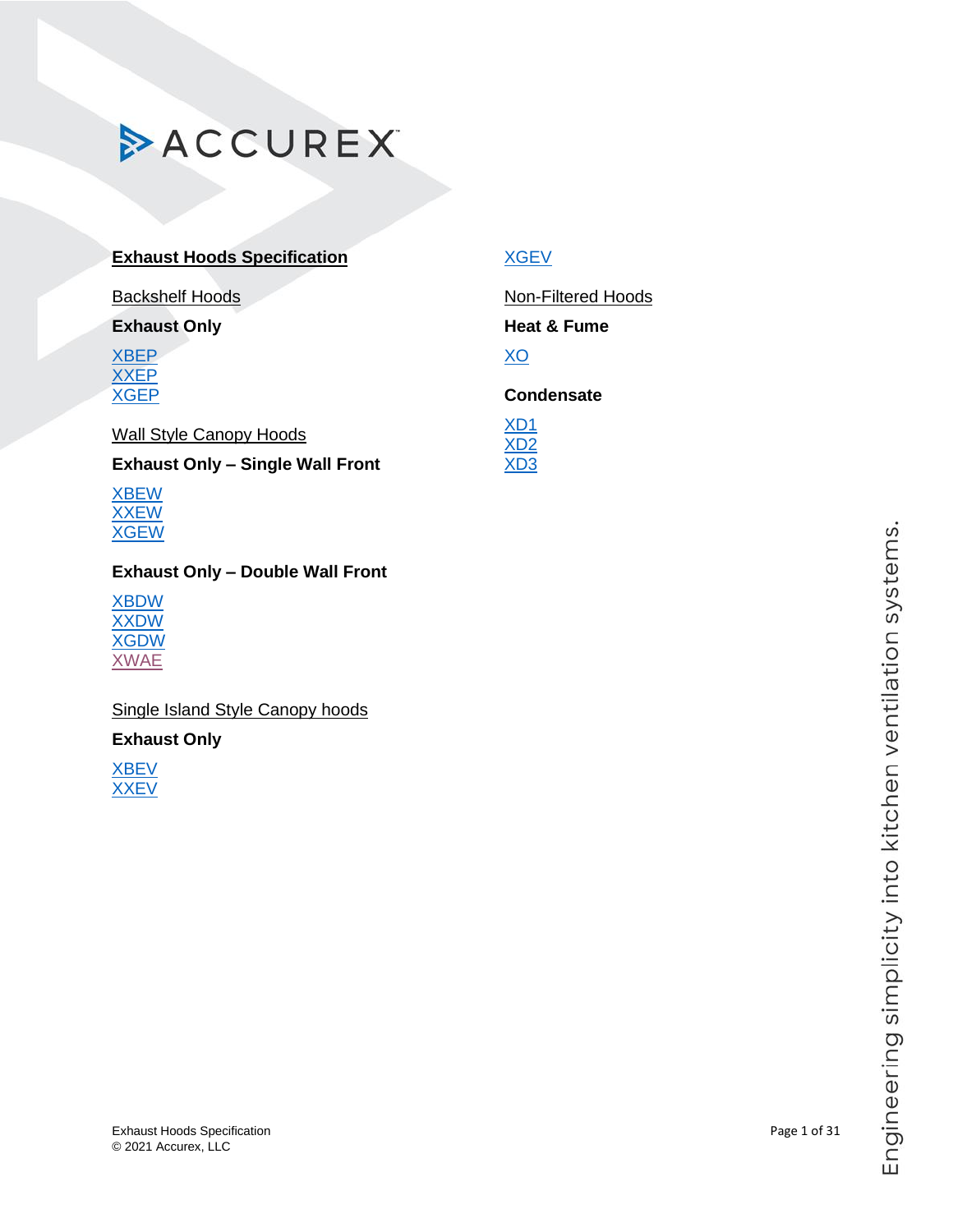### **XBEP Specification**

Baffle Filter Backshelf Hood, Exhaust Only

Provide Accurex Exhaust Hood Model XBEP as shown on plans and in accordance with the following specification:

Note to User: This document is subject to copyright protection and is proprietary to Accurex Engineered Restaurant Systems. However, Accurex Engineered Restaurant Systems authorizes the user a limited non-exclusive license to use this document or portions of it for the purpose of preparing written product specifications. All information in this document as provided by Accurex Engineered Restaurant Systems is informational in nature and is provided without representation or warranty of any kind as to the user or any other party, including, without limitation, ANY IMPLIED WARRANTY OF MERCHANTABILITY, FITNESS FOR PARTICULAR PURPOSE, OR NON-INFRINGEMENT. To the greatest extent permitted by applicable law, Accurex Engineered Restaurant Systems assumes no liability, and User assumes all liability and risk, for the use or results from the use of this document or the information contained herein, whether as modified by the user or not. Users should consult www.accurex.com to verify that this document represents the most current version. 

Kitchen Ventilation hood(s) shall be of the Type I, exhaust only wall low proximity. The hood(s) shall be U.L. 710 Listed without a fire damper (with optional) for medium and heavy duty rated cooking appliances. Please visit www.ul.com for U.L. 710 listing for performance and size options. Make-up air shall be independently provided.

The hood(s) exterior shall be constructed of a minimum of 18 gauge 400 series stainless steel (300 series optional). The hood(s) shall be constructed using the standing seam method for optimum strength and with a Performance Enhancing Lip (PEL) to improve capture efficiency by turning air back into the hood. An integral 3-inch air space is provided to meet NFPA® 96 clearance requirements against limited combustible walls. Integral 3-inch air space may be omitted for non-combustible construction. All seams, joints and penetrations of the hood enclosure shall be welded and/or liquid tight. Lighter material gauges, alternate material types and finishes are not acceptable. All unexposed interior surfaces shall be constructed of a minimum 18-gauge corrosion resistant steel including, but not limited to ducts, plenum, and brackets.

The hood(s) shall include a filter housing constructed of the same material as the hood. The filters shall be stainless steel baffle type (non-stick coating optional), U.L. 1046 Classified, and in sufficient number and size to ensure optimum performance. The filter housing shall terminate in a pitched, full length grease trough which shall drain into a removable grease container. These filters shall have a grease removal efficiency of 28% at 8 microns (16% from 3-10 microns) and static pressure drop of 0.5-0.6 in WC.

Optional Vapor proof, U.L. Listed incandescent light fixtures (restrictions apply) shall be pre-wired to a junction box located at the top of the hood for field connection. Wiring shall conform to the requirements of the NFPA® 70.

Page 2 of 31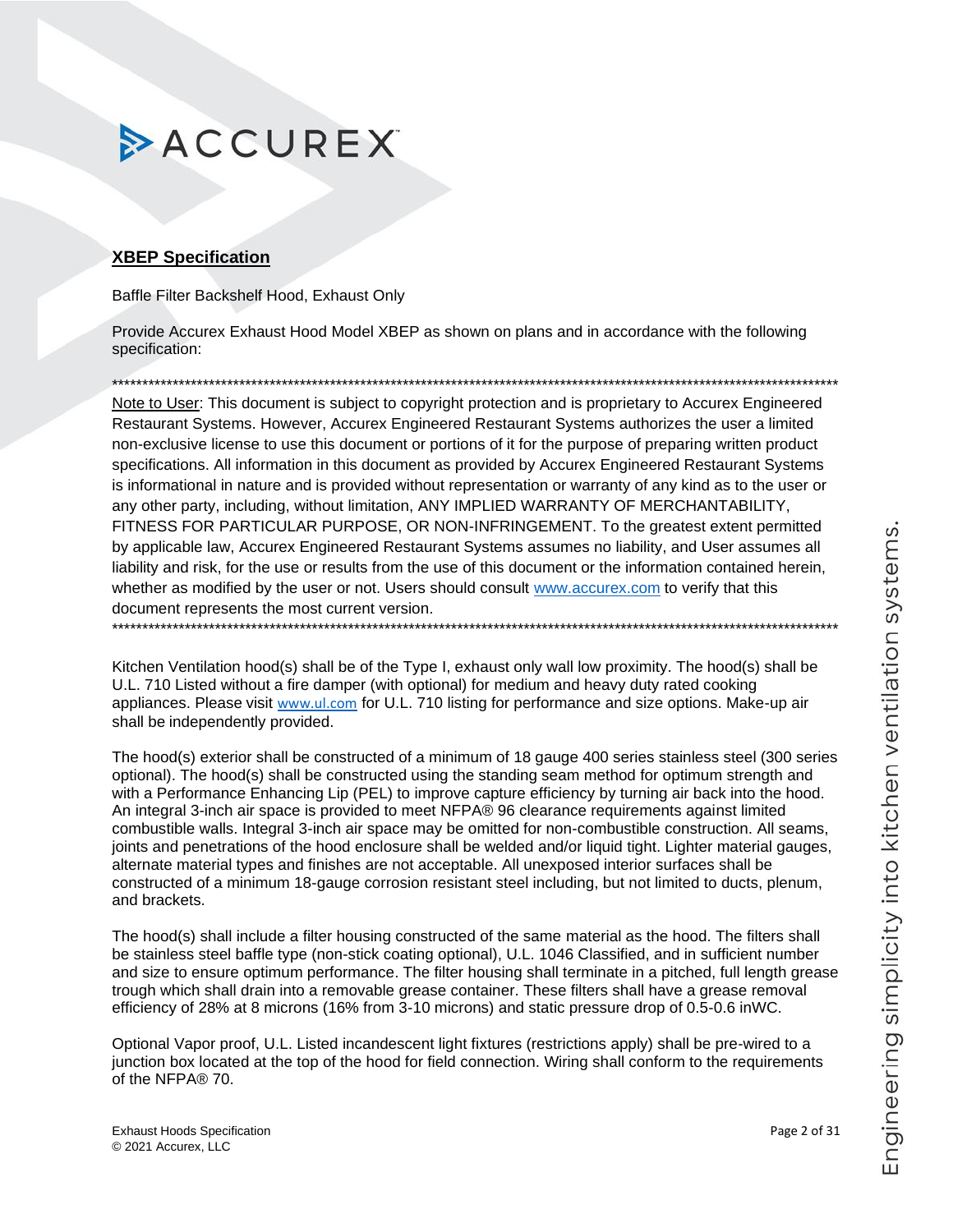

© 2021 Accurex, LLC

### <span id="page-2-0"></span>Exhaust Hoods Specification Page 3 of 31

# **ACCUREX**

The proximity hood(s) shall be constructed by Accurex. They shall be built in accordance with the NFPA® 96, IMC, UMC, and bear the NSF Seal of Approval. The hood manufacturer shall provide, on request, the necessary data that confirms compliance with the code authorities listed above.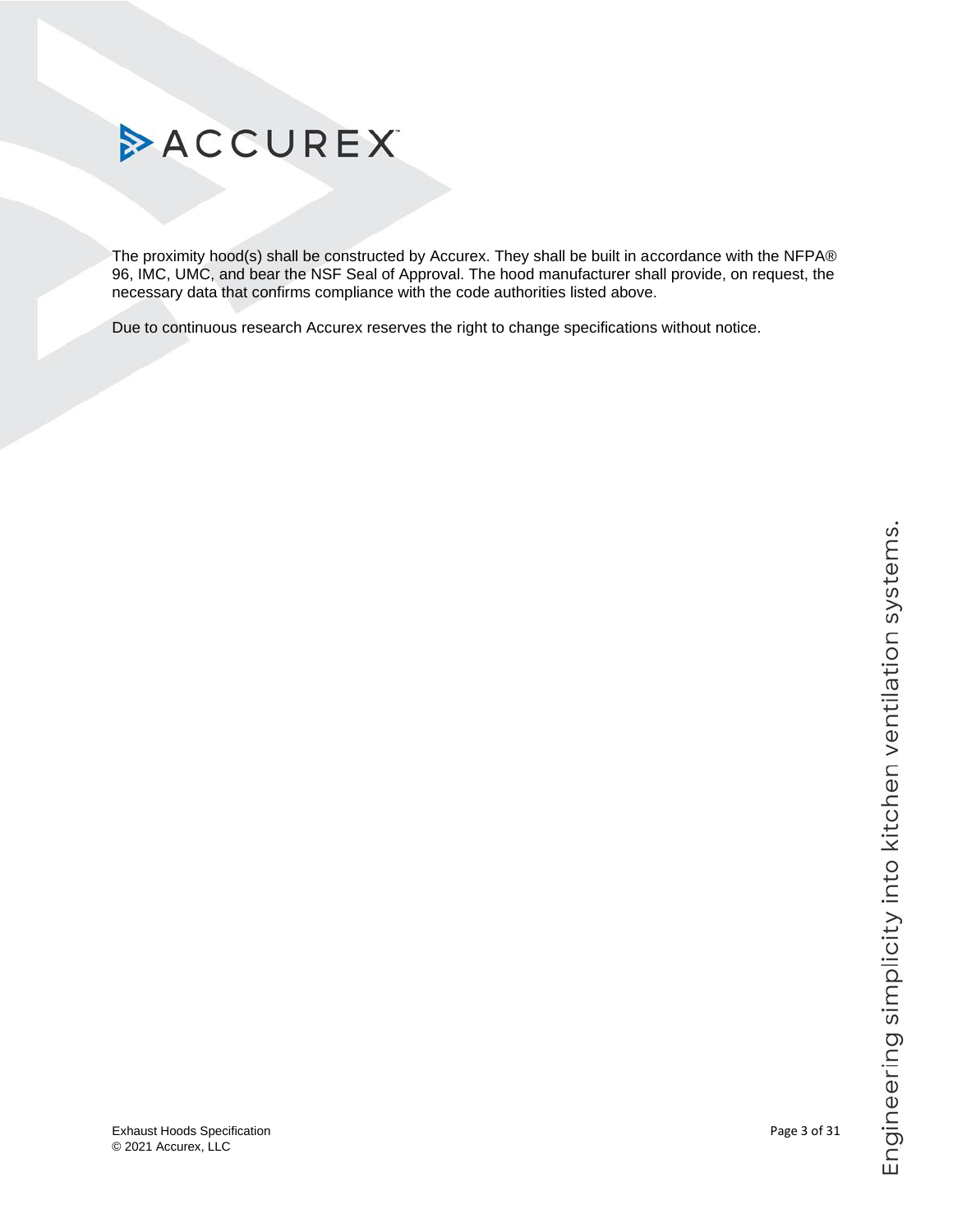### **XXEP Specification**

Grease-X-Tractor™ Backshelf Hood, Exhaust Only

Provide Accurex Exhaust Hood Model XXEP as shown on plans and in accordance with the following specification:

Note to User: This document is subject to copyright protection and is proprietary to Accurex Engineered Restaurant Systems. However, Accurex Engineered Restaurant Systems authorizes the user a limited non-exclusive license to use this document or portions of it for the purpose of preparing written product specifications. All information in this document as provided by Accurex Engineered Restaurant Systems is informational in nature and is provided without representation or warranty of any kind as to the user or any other party, including, without limitation, ANY IMPLIED WARRANTY OF MERCHANTABILITY, FITNESS FOR PARTICULAR PURPOSE, OR NON-INFRINGEMENT. To the greatest extent permitted by applicable law, Accurex Engineered Restaurant Systems assumes no liability, and User assumes all liability and risk, for the use or results from the use of this document or the information contained herein, whether as modified by the user or not. Users should consult www.accurex.com to verify that this document represents the most current version. 

Kitchen Ventilation hood(s) shall be of the Type I, exhaust only wall low proximity. The hood(s) shall be U.L. 710 Listed without a fire damper (with optional) for medium and heavy duty rated cooking appliances. Please visit www.ul.com for U.L. 710 listing for performance and size options. Make-up air shall be independently provided.

The hood(s) exterior shall be constructed of a minimum of 18 gauge 400 series stainless steel (300 series optional). The hood(s) shall be constructed using the standing seam method for optimum strength and with a Performance Enhancing Lip (PEL) to improve capture efficiency by turning air back into the hood. An integral 3-inch air space is provided to meet NFPA® 96 clearance requirements against limited combustible walls. Integral 3-inch air space may be omitted for non-combustible construction. All seams, joints and penetrations of the hood enclosure shall be welded and/or liquid tight. Lighter material gauges, alternate material types and finishes are not acceptable. All unexposed interior surfaces shall be constructed of minimum 18-gauge corrosion resistant steel including, but not limited to ducts, plenum, and brackets.

The hood(s) shall include a filter housing constructed of the same material as the hood. The Grease-X-Tractor high efficiency stainless steel filters shall be U.L. 1046 Classified and NSF Certified as manufactured by Accurex, in sufficient number and size to ensure optimum performance. Grease-X-Tractor filters shall direct the exhaust airflow through individual cyclone chambers, utilizing centrifugal impingement grease extraction technology. The filter housing shall terminate in a pitched, full length grease trough which shall drain into a removable grease container. These filters shall have a grease removal efficiency of 69% at 8 microns (51% from 3-10 microns) and static pressure drop of 0.7-0.8 inWC.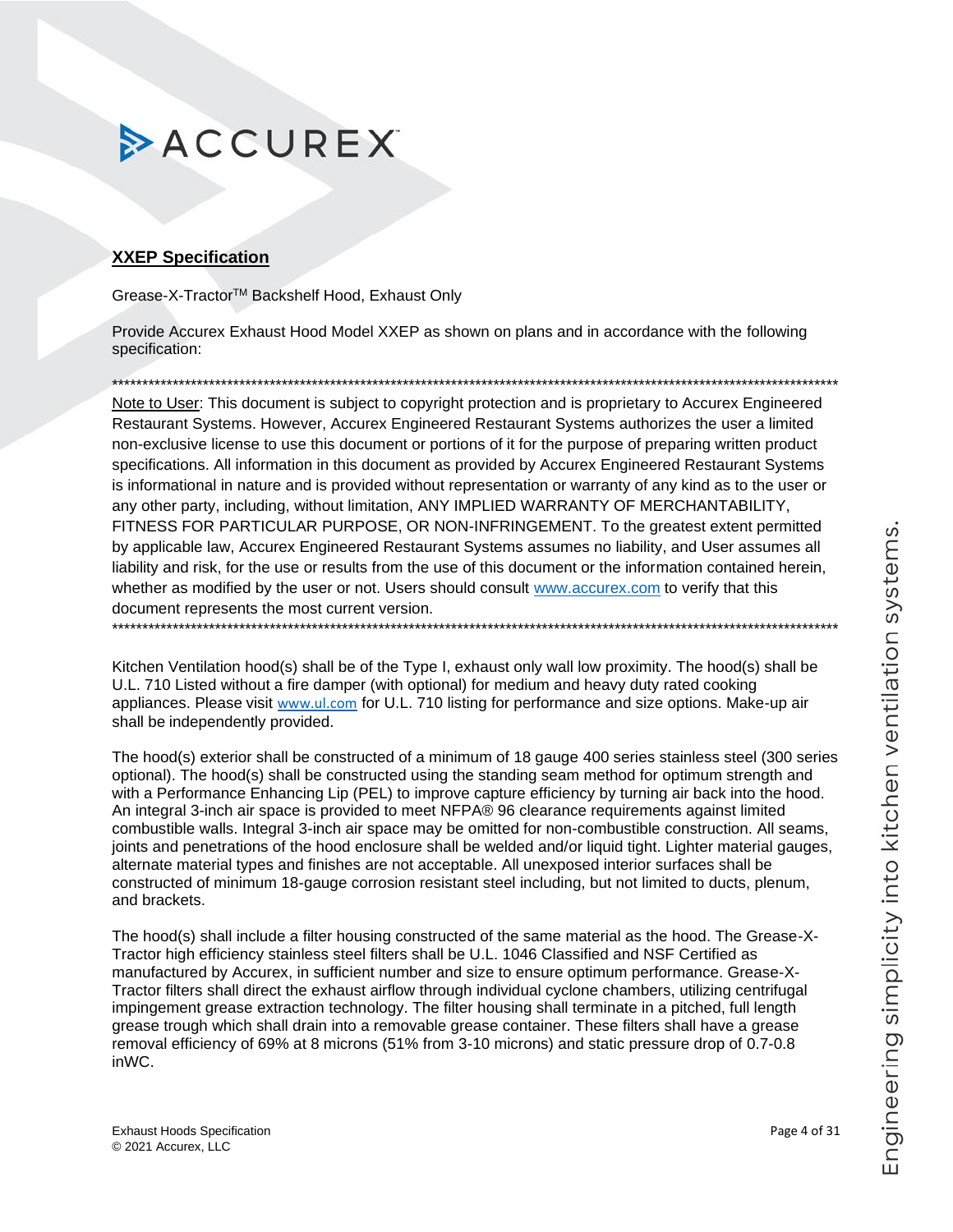

Optional Vapor proof, U.L. Listed incandescent light fixtures (restrictions apply) shall be pre-wired to a junction box located at the top of the hood for field connection. Wiring shall conform to the requirements of the NFPA® 70.

The proximity hood(s) shall be constructed by Accurex. They shall be built in accordance with the NFPA® 96, IMC, UMC, and bear the NSF Seal of Approval. The hood manufacturer shall provide, on request, the necessary data that confirms compliance with the code authorities listed above.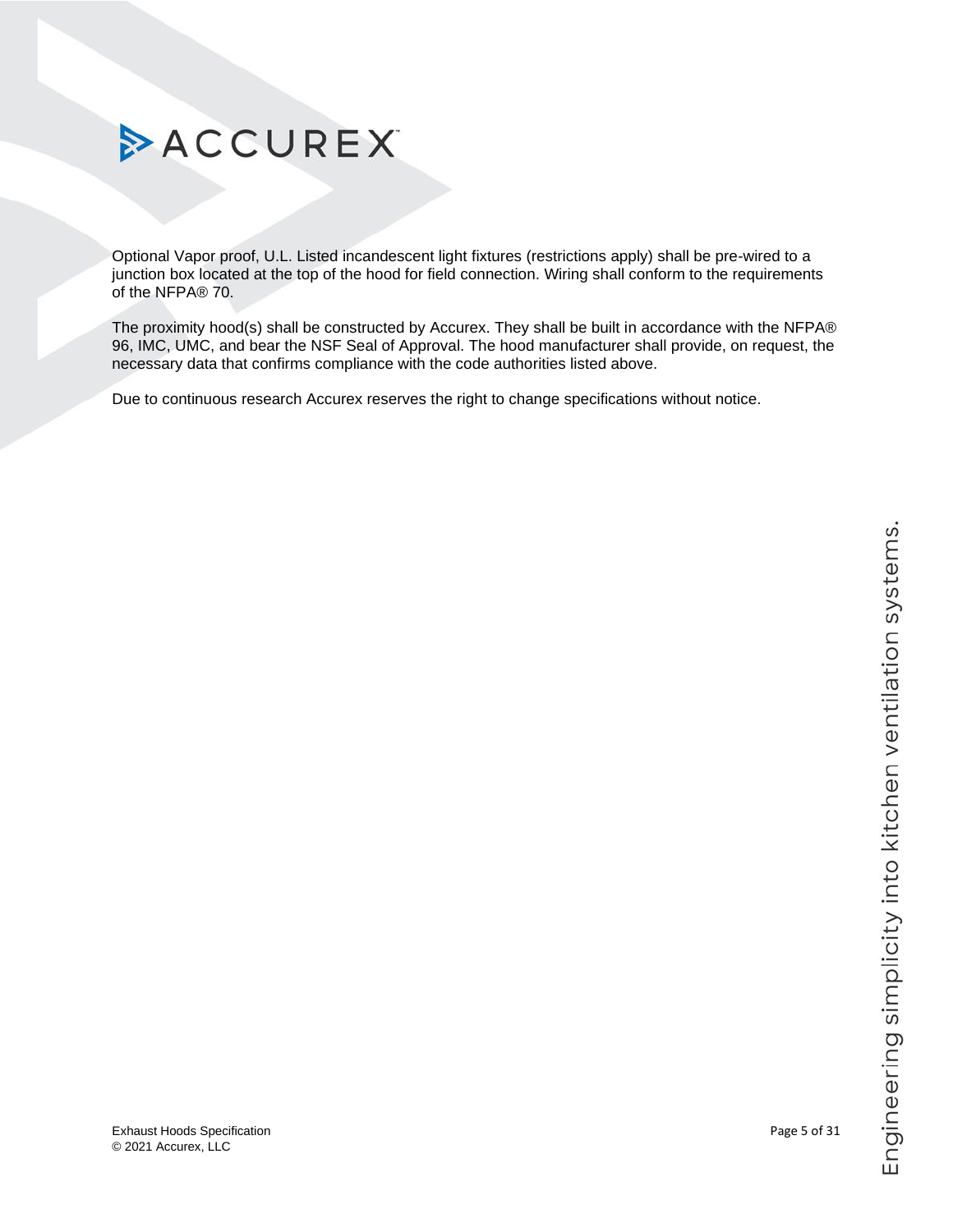### <span id="page-5-0"></span>**XGEP Specification**

Grease Grabber<sup>™</sup> Backshelf Hood, Exhaust Only

Provide Accurex Grease Grabber Exhaust Hood, that includes a Multi Stage Filtration System using centrifugal impingement and packed bead technology to remove grease from the air stream, as shown on plans and in accordance with the following specification:

Note to User: This document is subject to copyright protection and is proprietary to Accurex Engineered Restaurant Systems. However, Accurex Engineered Restaurant Systems authorizes the user a limited non-exclusive license to use this document or portions of it for the purpose of preparing written product specifications. All information in this document as provided by Accurex Engineered Restaurant Systems is informational in nature and is provided without representation or warranty of any kind as to the user or any other party, including, without limitation, ANY IMPLIED WARRANTY OF MERCHANTABILITY, FITNESS FOR PARTICULAR PURPOSE, OR NON-INFRINGEMENT. To the greatest extent permitted by applicable law, Accurex Engineered Restaurant Systems assumes no liability, and User assumes all liability and risk, for the use or results from the use of this document or the information contained herein, whether as modified by the user or not. Users should consult www.accurex.com to verify that this document represents the most current version. 

Kitchen Ventilation hood(s) shall be of the Type I, exhaust only wall low proximity. The hood(s) shall be U.L. 710 Listed without a fire damper (with optional) for medium and heavy duty rated cooking appliances. Please visit www.ul.com for U.L. 710 listing for performance and size options. Make-up air shall be independently provided.

Kitchen Ventilation hood(s) shall incorporate Grease Grabber Technology to remove grease by centrifugal impingement and interception. This multi stage system shall incorporate a primary stage Grease-X-Tractor stainless steel centrifugal filters that are U.L. 1046 Classified and NSF Certified as manufactured by Accurex, as well as a secondary stage Grease Grabber filters that shall be packed bead bed filters working on the principals of interception. The dual filter grease extraction process causes an increase of the static pressure of 1.5inWC to be taken account of during kitchen design. The secondary filter shall be shaped to provide a minimum of 250 square inches of filter area (16" High X 16" Wide). Flat style secondary filters or filters having a surface area of less than 250 square inches are not recommended or endorsed. The multi stage filtration system shall consist of individual filters for ease in removal and cleaning. These filters shall have a grease removal efficiency of 100% at 8 microns (99%) from 3-10 microns).

The hood(s) exterior shall be constructed of a minimum of 18 gauge 400 series stainless steel (300 series optional). The hood(s) shall be constructed using the standing seam method for optimum strength and with a Performance Enhancing Lip (PEL) to improve capture efficiency by turning air back into the hood. An integral 3-inch air space is provided to meet NFPA® 96 clearance requirements against limited combustible walls. Integral 3-inch air space may be omitted for non-combustible construction. All seams, joints and penetrations of the hood enclosure shall be welded and/or liquid tight. Lighter material gauges, alternate material types and finishes are not acceptable. All unexposed interior surfaces shall be

Page 6 of 31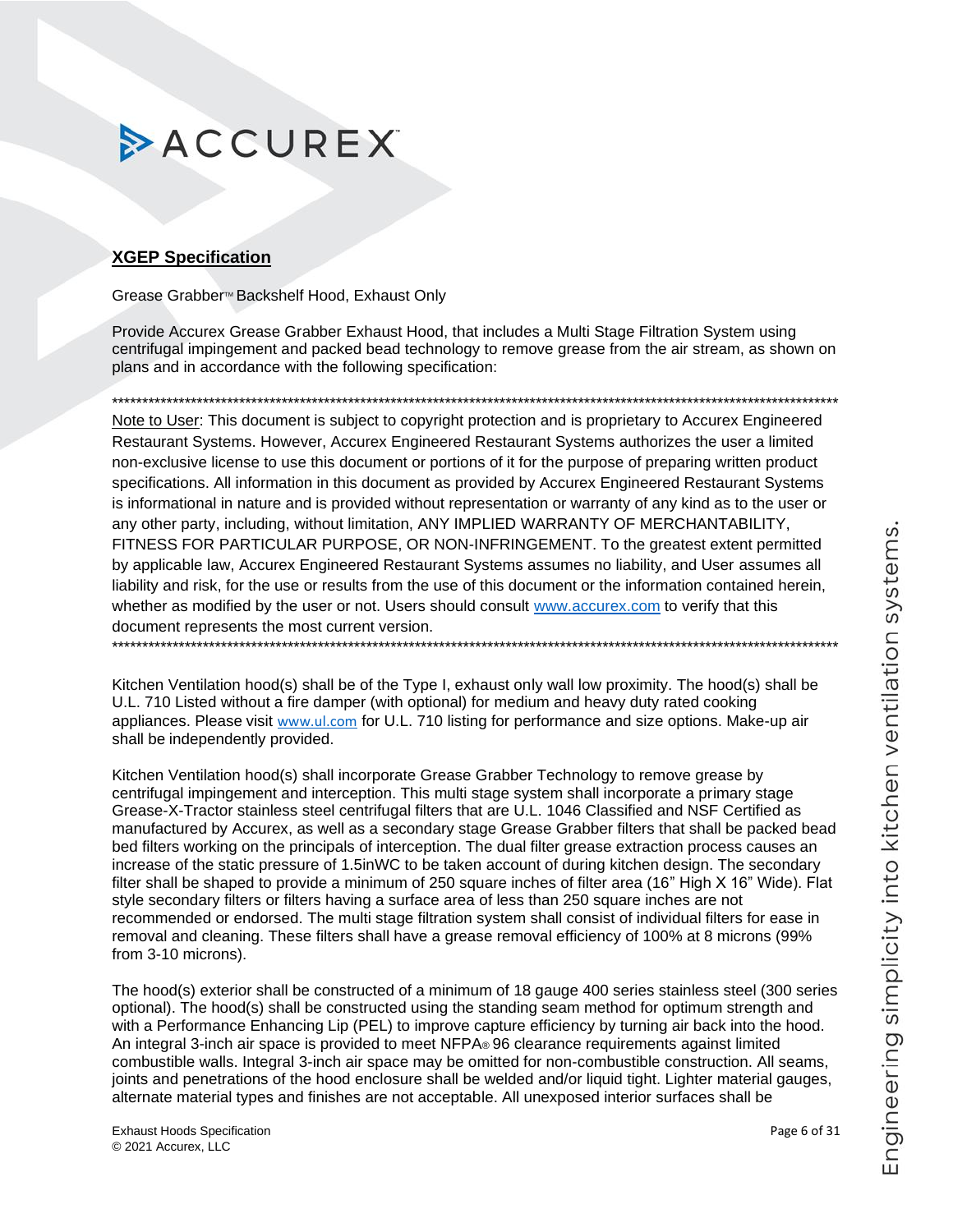# Engineering simplicity into kitchen ventilation systems.

# ACCUREX

constructed of a minimum 18-gauge corrosion resistant steel including, but not limited to ducts, plenum, and brackets.

The hood(s) shall include a filter housing constructed of the same material as the hood. The filter housing shall terminate in a pitched, full length grease trough which shall drain into a removable grease container.

Optional Vapor proof, U.L. Listed incandescent light fixtures (restrictions apply) shall be pre-wired to a junction box located at the top of the hood for field connection. Wiring shall conform to the requirements of the NFPA® 70.

The proximity hood(s) shall be constructed by Accurex. They shall be built in accordance with the NFPA® 96, IMC, UMC, and bear the NSF Seal of Approval. The hood manufacturer shall provide, on request, the necessary data that confirms compliance with the code authorities listed above.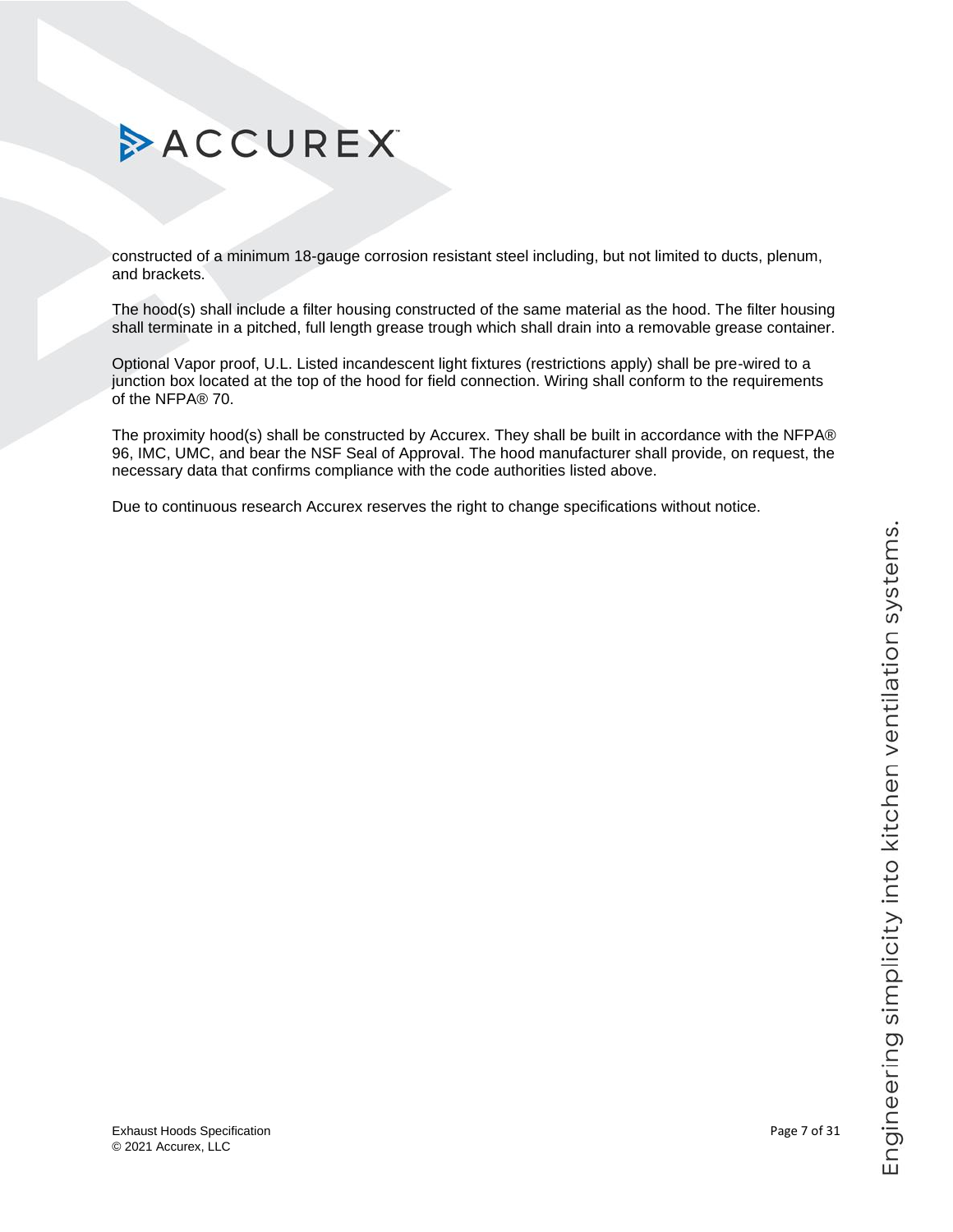### <span id="page-7-0"></span>**XBEW Specification**

Baffle Filter Canopy Hood, Wall Style, Exhaust Only with Single Wall Front

Provide Accurex Exhaust Hood Model XBEW as shown on plans and in accordance with the following specification:

Note to User: This document is subject to copyright protection and is proprietary to Accurex Engineered Restaurant Systems. However, Accurex Engineered Restaurant Systems authorizes the user a limited non-exclusive license to use this document or portions of it for the purpose of preparing written product specifications. All information in this document as provided by Accurex Engineered Restaurant Systems is informational in nature and is provided without representation or warranty of any kind as to the user or any other party, including, without limitation, ANY IMPLIED WARRANTY OF MERCHANTABILITY, FITNESS FOR PARTICULAR PURPOSE, OR NON-INFRINGEMENT. To the greatest extent permitted by applicable law, Accurex Engineered Restaurant Systems assumes no liability, and User assumes all liability and risk, for the use or results from the use of this document or the information contained herein, whether as modified by the user or not. Users should consult www.accurex.com to verify that this document represents the most current version. 

Kitchen Ventilation hood(s) shall be of the Type I, exhaust only wall low proximity. The hood(s) shall be U.L. 710 Listed without a fire damper (with optional) for medium, heavy, or extra-heavy duty rated cooking appliances. Please visit www.ul.com for U.L. 710 listing for performance and size options. Make-up air shall be independently provided.

The hood(s) exterior shall be constructed of a minimum of 18 gauge 400 series stainless steel (300 series optional). The hood(s) shall be constructed using the standing seam method for optimum strength and with a Performance Enhancing Lip (PEL) to improve capture efficiency by turning air back into the hood. An integral 3-inch air space is provided to meet NFPA® 96 clearance requirements against limited combustible walls. Integral 3-inch air space may be omitted for non-combustible construction. All seams, joints and penetrations of the hood enclosure shall be welded and/or liquid tight. Lighter material gauges, alternate material types and finishes are not acceptable. All unexposed interior surfaces shall be constructed of a minimum 18-gauge corrosion resistant steel including, but not limited to ducts, plenum, and brackets.

The hood(s) shall include a filter housing constructed of the same material as the hood. The filters shall be stainless steel baffle type (non-stick coating optional), U.L. 1046 Classified, and in sufficient number and size to ensure optimum performance. The filter housing shall terminate in a pitched, full length grease trough which shall drain into a removable grease container. These filters shall have a grease removal efficiency of 28% at 8 microns (16% from 3-10 microns) and static pressure drop of 0.5-0.6 in WC.

Vapor proof, U.L. Listed incandescent (LED optional, restrictions apply) light fixtures shall be pre-wired to a junction box located at the top of the hood for field connection. Wiring shall conform to the requirements of the NFPA® 70.

Page 8 of 31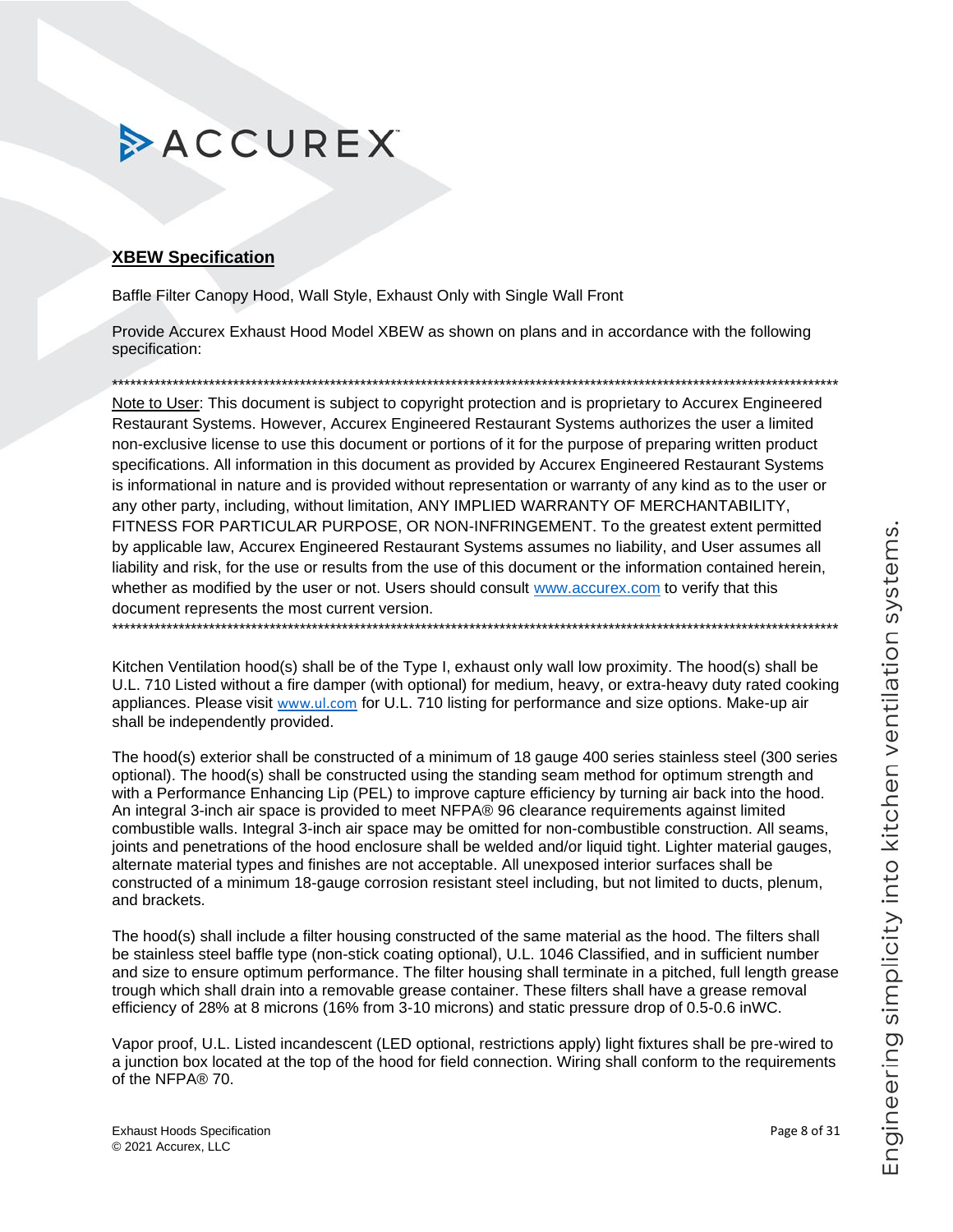

<span id="page-8-0"></span>The canopy hood(s) shall be constructed by Accurex. They shall be built in accordance with the NFPA® 96, IMC, UMC, and bear the NSF Seal of Approval. The hood manufacturer shall provide, on request, the necessary data that confirms compliance with the code authorities listed above.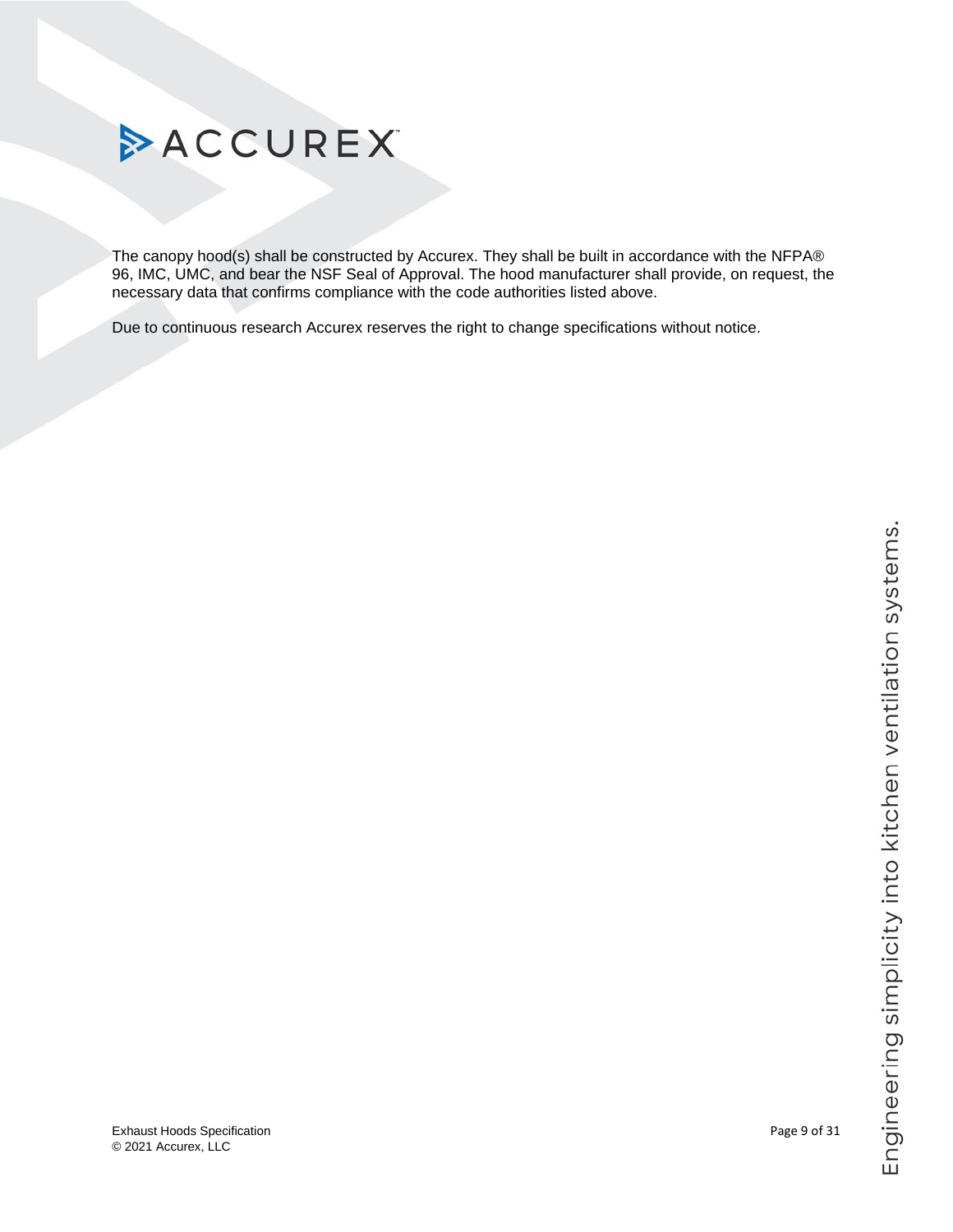### **XXEW Specification**

Grease-X-TractorTM Filter Canopy Hood, Wall Style, Exhaust Only with Single Wall Front

Provide Accurex Exhaust Hood Model XXEW as shown on plans and in accordance with the following specification:

Note to User: This document is subject to copyright protection and is proprietary to Accurex Engineered Restaurant Systems. However, Accurex Engineered Restaurant Systems authorizes the user a limited non-exclusive license to use this document or portions of it for the purpose of preparing written product specifications. All information in this document as provided by Accurex Engineered Restaurant Systems is informational in nature and is provided without representation or warranty of any kind as to the user or any other party, including, without limitation, ANY IMPLIED WARRANTY OF MERCHANTABILITY, FITNESS FOR PARTICULAR PURPOSE, OR NON-INFRINGEMENT. To the greatest extent permitted by applicable law, Accurex Engineered Restaurant Systems assumes no liability, and User assumes all liability and risk, for the use or results from the use of this document or the information contained herein, whether as modified by the user or not. Users should consult www.accurex.com to verify that this document represents the most current version. 

Kitchen Ventilation hood(s) shall be of the Type I, exhaust only wall canopy suitable for all types of cooking applications. The hood(s) shall be U.L. 710 Listed without a fire damper (with optional) for medium, heavy, or extra-heavy duty rated cooking appliances. Please visit www.ul.com for U.L. 710 listing for performance and size options. Make-up air shall be independently provided.

The hood(s) exterior shall be constructed of a minimum of 18 gauge 400 series stainless steel (300 series optional). The hood(s) shall be constructed using the standing seam method for optimum strength and with a Performance Enhancing Lip (PEL) to improve capture efficiency by turning air back into the hood. An integral 3-inch air space is provided to meet NFPA® 96 clearance requirements against limited combustible walls. Integral 3-inch air space may be omitted for non-combustible construction. All seams, joints and penetrations of the hood enclosure shall be welded and/or liquid tight. Lighter material gauges, alternate material types and finishes are not acceptable. All unexposed interior surfaces shall be constructed of a minimum 18-gauge corrosion resistant steel including, but not limited to ducts, plenum, and brackets.

The hood(s) shall include a filter housing constructed of the same material as the hood. The Grease-X-Tractor high efficiency stainless steel filters shall be U.L. 1046 Classified and NSF Certified as manufactured by Accurex, in sufficient number and size to ensure optimum performance. Grease-X-Tractor filters shall direct the exhaust airflow through individual cyclone chambers, utilizing centrifugal impingement grease extraction technology. The filter housing shall terminate in a pitched, full length grease trough which shall drain into a removable grease container. These filters shall have a grease removal efficiency of 69% at 8 microns (51% from 3-10 microns) and static pressure drop of 0.7-0.8 inWC.

Page 10 of 31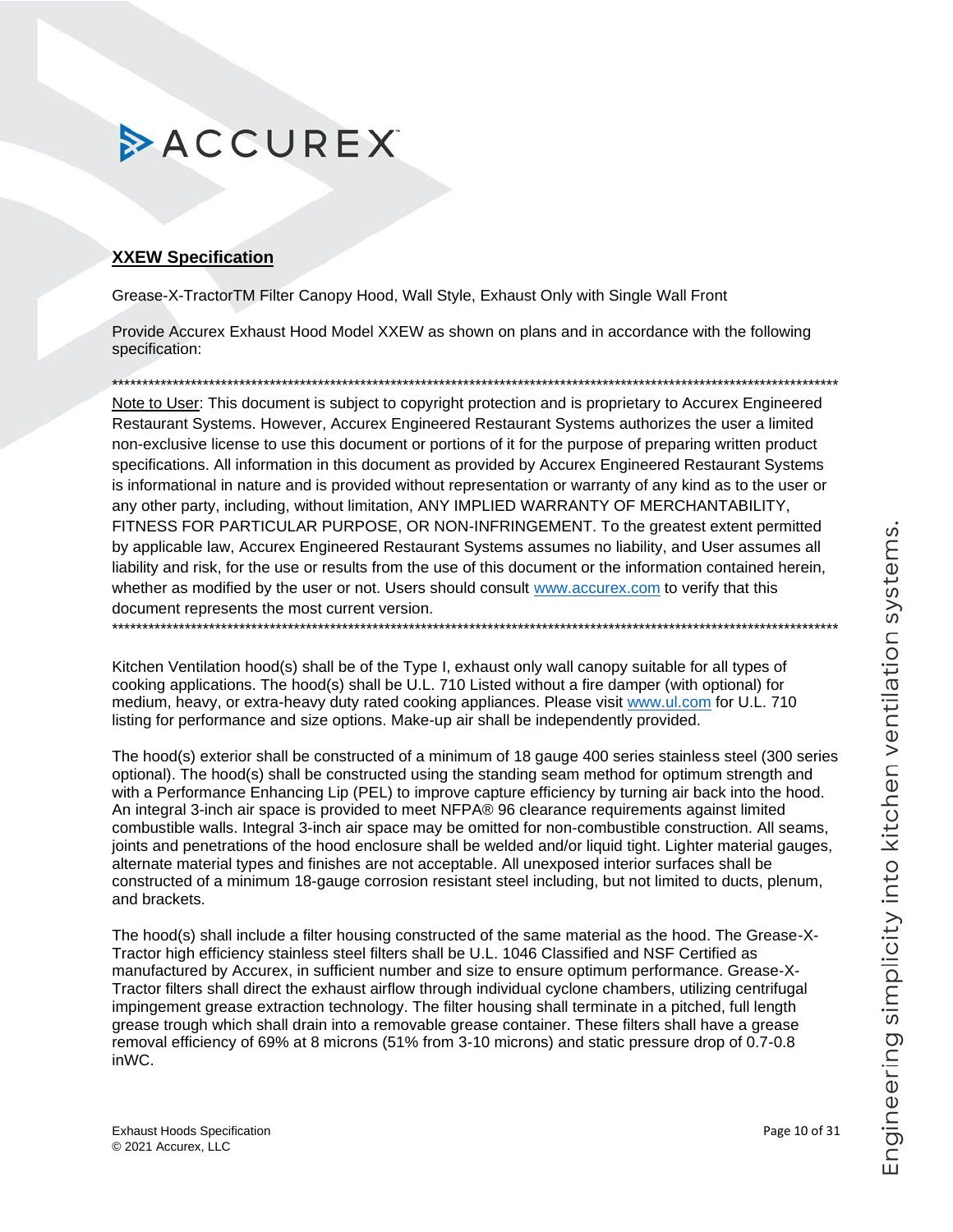Vapor proof, U.L. Listed incandescent (LED optional, restrictions apply) light fixtures shall be pre-wired to a junction box located at the top of the hood for field connection. Wiring shall conform to the requirements of the NFPA® 70.

The canopy hood(s) shall be constructed by Accurex. They shall be built in accordance with the NFPA® 96, IMC, UMC, and bear the NSF Seal of Approval. The hood manufacturer shall provide, on request, the necessary data that confirms compliance with the code authorities listed above.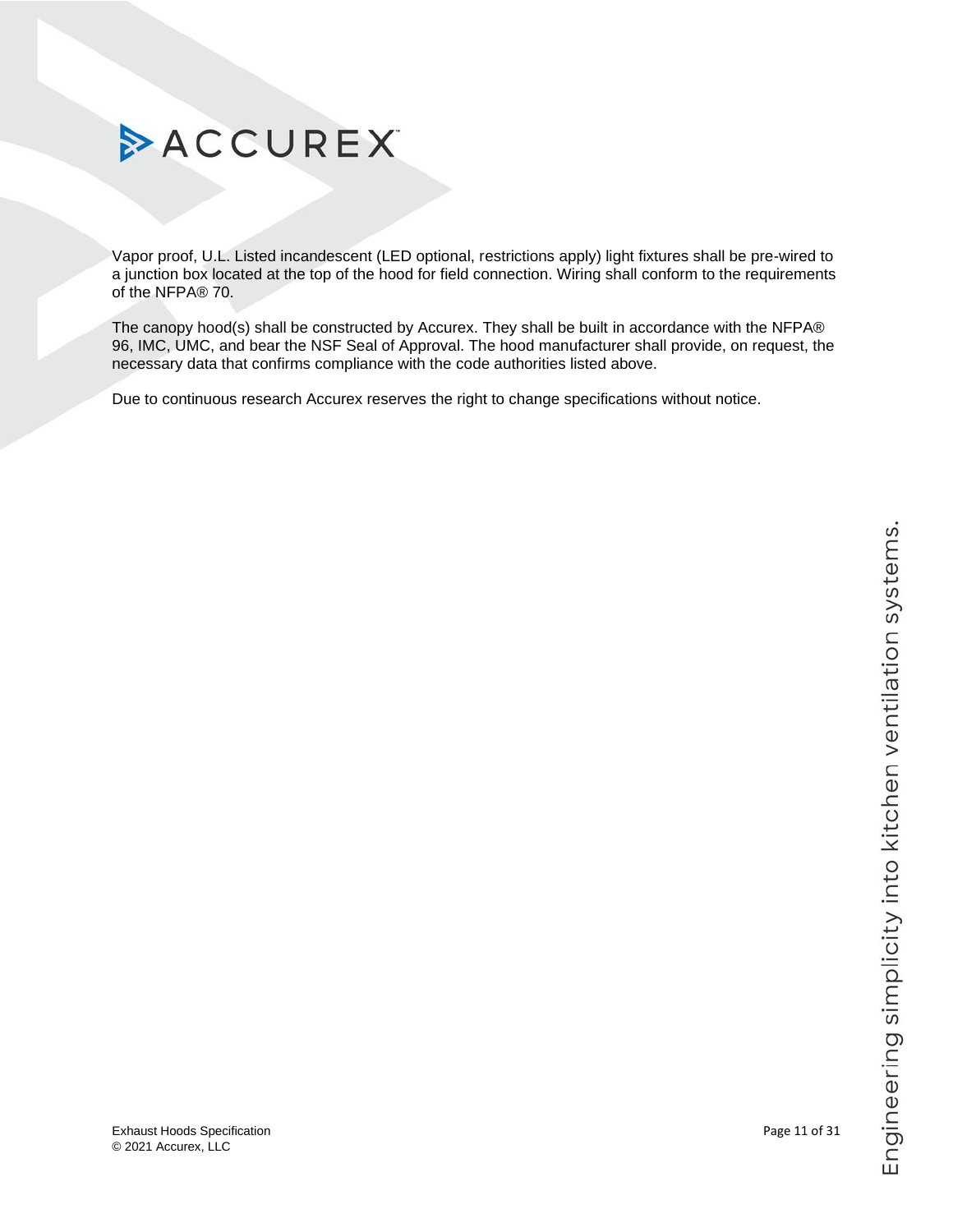### <span id="page-11-0"></span>**XGEW Specification**

Grease GrabberTM Filter Canopy Hood, Wall Style, Exhaust Only with Single Wall Front

Provide Accurex Grease Grabber Exhaust Hood, that includes a Multi Stage Filtration System using centrifugal impingement and packed bead technology to remove grease from the air stream, as shown on plans and in accordance with the following specification:

Note to User: This document is subject to copyright protection and is proprietary to Accurex Engineered Restaurant Systems. However, Accurex Engineered Restaurant Systems authorizes the user a limited non-exclusive license to use this document or portions of it for the purpose of preparing written product specifications. All information in this document as provided by Accurex Engineered Restaurant Systems is informational in nature and is provided without representation or warranty of any kind as to the user or any other party, including, without limitation, ANY IMPLIED WARRANTY OF MERCHANTABILITY, FITNESS FOR PARTICULAR PURPOSE, OR NON-INFRINGEMENT. To the greatest extent permitted by applicable law, Accurex Engineered Restaurant Systems assumes no liability, and User assumes all liability and risk, for the use or results from the use of this document or the information contained herein, whether as modified by the user or not. Users should consult www.accurex.com to verify that this document represents the most current version. 

Kitchen Ventilation hood(s) shall be of the Type I, exhaust only wall canopy suitable for all types of cooking applications. The hood(s) shall be U.L. 710 Listed without a fire damper (with optional) for medium, heavy, or extra-heavy duty rated cooking appliances. Please visit www.ul.com for U.L. 710 listing for performance and size options. Make-up air shall be independently provided.

Kitchen Ventilation hood(s) shall incorporate Grease Grabber Technology to remove grease by centrifugal impingement and interception. This multi stage system shall incorporate a primary stage Grease-X-Tractor stainless steel centrifugal filters that are U.L. 1046 Classified and NSF Certified as manufactured by Accurex, as well as a secondary stage Grease Grabber filters that shall be packed bead bed filters working on the principals of interception. The dual filter grease extraction process causes an increase of the static pressure of 1.5inWC to be taken account of during kitchen design. The secondary filter shall be shaped to provide a minimum of 320 square inches of filter area (20" High X 16" Wide). Flat style secondary filters or filters having a surface area of less than 320 square inches are not recommended or endorsed. The multi stage filtration system shall consist of individual filters for ease in removal and cleaning. These filters shall have a grease removal efficiency of 100% at 8 microns (99%) from 3-10 microns).

The hood(s) exterior shall be constructed of a minimum of 18 gauge 400 series stainless steel (300 series optional). The hood(s) shall be constructed using the standing seam method for optimum strength and with a Performance Enhancing Lip (PEL) to improve capture efficiency by turning air back into the hood. An integral 3 inch air space is provided to meet NFPA® 96 clearance requirements against limited combustible walls. Integral 3 inch air space may be omitted for non-combustible construction. All seams, joints and penetrations of the hood enclosure shall be welded and/or liquid tight. Lighter material gauges, alternate material types and finishes are not acceptable. All unexposed interior surfaces shall be

Page 12 of 31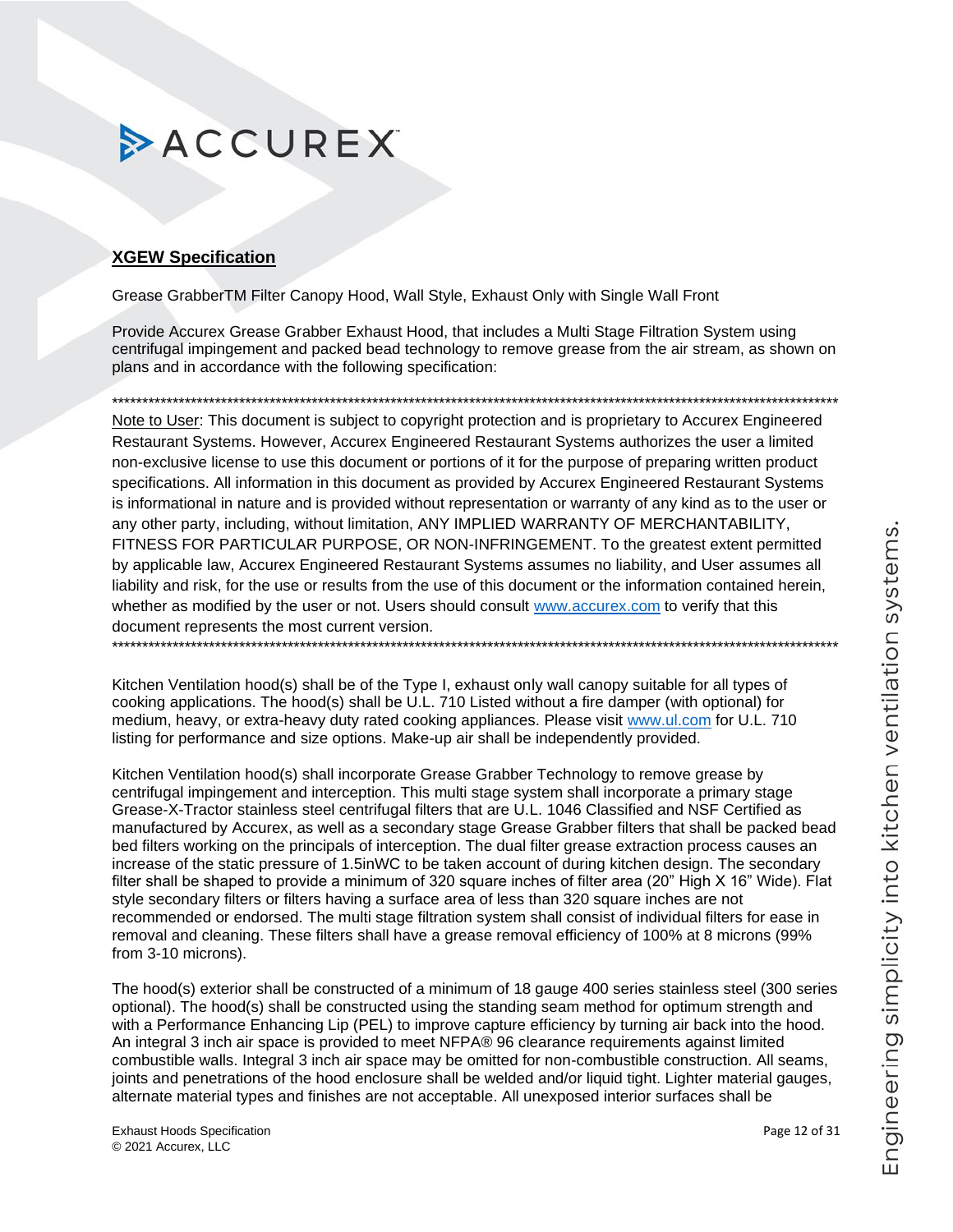# Engineering simplicity into kitchen ventilation systems.

# ACCUREX

constructed of a minimum 18-gauge corrosion resistant steel including, but not limited to ducts, plenum, and brackets.

The hood(s) shall include a filter housing constructed of the same material as the hood. The filter housing shall terminate in a pitched, full-length grease trough, which shall drain into a removable grease container.

Vapor proof, U.L. Listed incandescent (LED optional, restrictions apply) light fixtures shall be pre-wired to a junction box located at the top of the hood for field connection. Wiring shall conform to the requirements of the NFPA® 70.

<span id="page-12-0"></span>The canopy hood(s) shall be constructed by Accurex. They shall be built in accordance with the NFPA® 96, IMC, UMC, and bear the NSF Seal of Approval. The hood manufacturer shall provide, on request, the necessary data that confirms compliance with the code authorities listed above.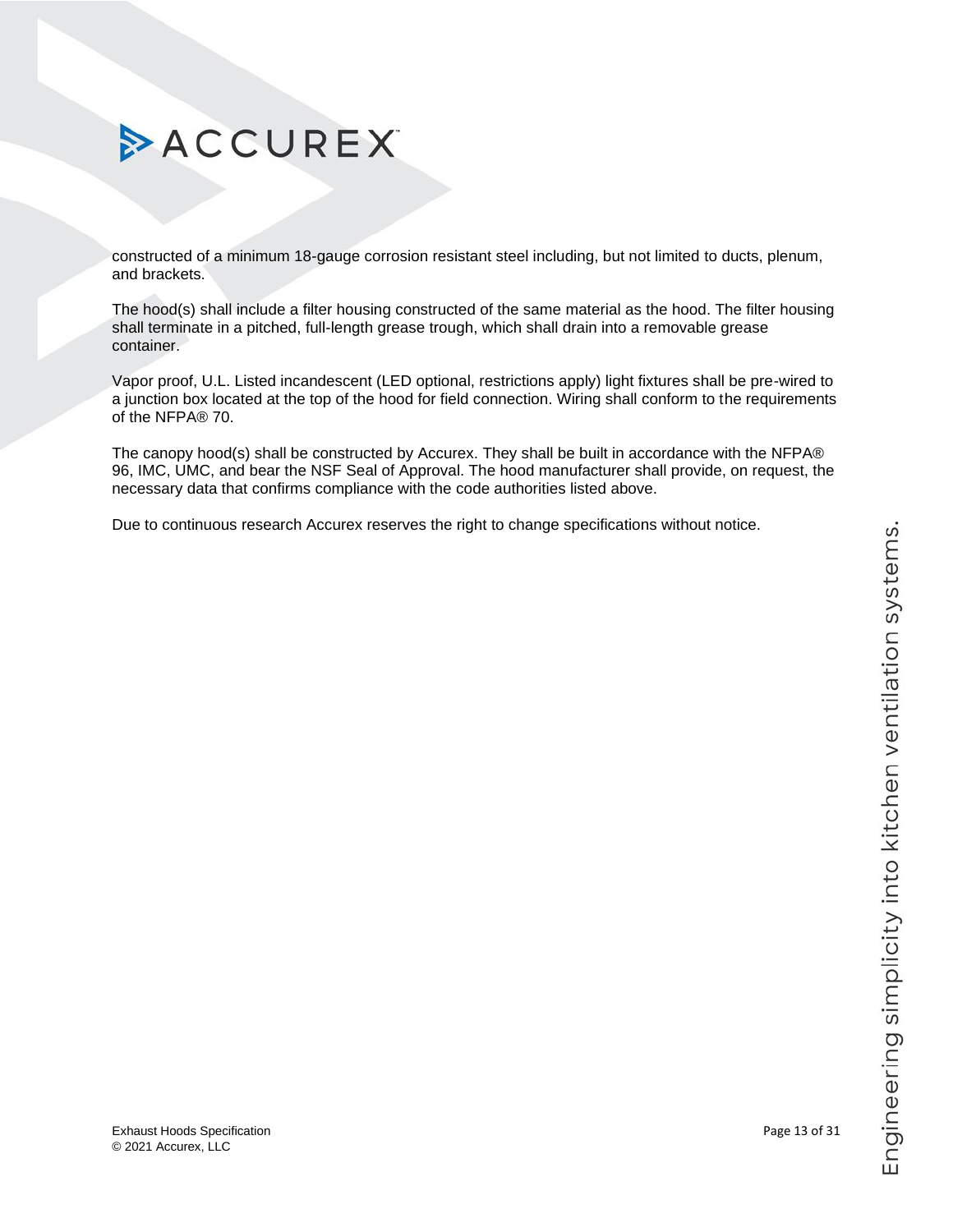### **XBDW Specification**

Baffle Filter Canopy Hood, Wall Style, Exhaust Only with Double Wall Front

Provide Accurex Exhaust Hood Model XBDW as shown on plans and in accordance with the following specification:

Note to User: This document is subject to copyright protection and is proprietary to Accurex Engineered Restaurant Systems. However, Accurex Engineered Restaurant Systems authorizes the user a limited non-exclusive license to use this document or portions of it for the purpose of preparing written product specifications. All information in this document as provided by Accurex Engineered Restaurant Systems is informational in nature and is provided without representation or warranty of any kind as to the user or any other party, including, without limitation, ANY IMPLIED WARRANTY OF MERCHANTABILITY, FITNESS FOR PARTICULAR PURPOSE, OR NON-INFRINGEMENT. To the greatest extent permitted by applicable law, Accurex Engineered Restaurant Systems assumes no liability, and User assumes all liability and risk, for the use or results from the use of this document or the information contained herein, whether as modified by the user or not. Users should consult www.accurex.com to verify that this document represents the most current version.

Kitchen Ventilation hood(s) shall be of the Type I, exhaust only wall canopy suitable for all types of cooking applications. The hood(s) shall be U.L. 710 Listed without a fire damper (with optional) for medium, heavy, or extra-heavy duty rated cooking appliances. Please visit www.ul.com for U.L. 710 listing for performance and size options. Make-up air shall be independently provided.

The hood(s) exterior shall be constructed of a minimum of 18 gauge 400 series stainless steel (300 series optional). The hood(s) shall be constructed using the standing seam method for optimum strength and with a Performance Enhancing Lip (PEL) to improve capture efficiency by turning air back into the hood. Front panels shall be of double wall construction with 1-inch insulation to add additional strength and rigidity. An integral 3-inch air space is provided to meet NFPA® 96 clearance requirements against limited combustible walls. Integral 3-inch air space may be omitted for non-combustible construction. All seams, joints and penetrations of the hood enclosure shall be welded and/or liquid tight. Lighter material gauges, alternate material types and finishes are not acceptable. All unexposed interior surfaces shall be constructed of a minimum 18-gauge corrosion resistant steel including, but not limited to ducts, plenum, and brackets.

The hood(s) shall include a filter housing constructed of the same material as the hood. The filters shall be stainless steel baffle type (non-stick coating optional), U.L. 1046 Classified, and in sufficient number and size to ensure optimum performance. The filter housing shall terminate in a pitched, full length grease trough which shall drain into a removable grease container. These filters shall have a grease removal efficiency of 28% at 8 microns (16% from 3-10 microns) and static pressure drop of 0.5-0.6 in WC.

Vapor proof, U.L. Listed incandescent (LED optional, restrictions apply) light fixtures shall be pre-wired to a junction box located at the top of the hood for field connection. Wiring shall conform to the requirements of the NFPA® 70.

**Exhaust Hoods Specification** © 2021 Accurex, LLC

Page 14 of 31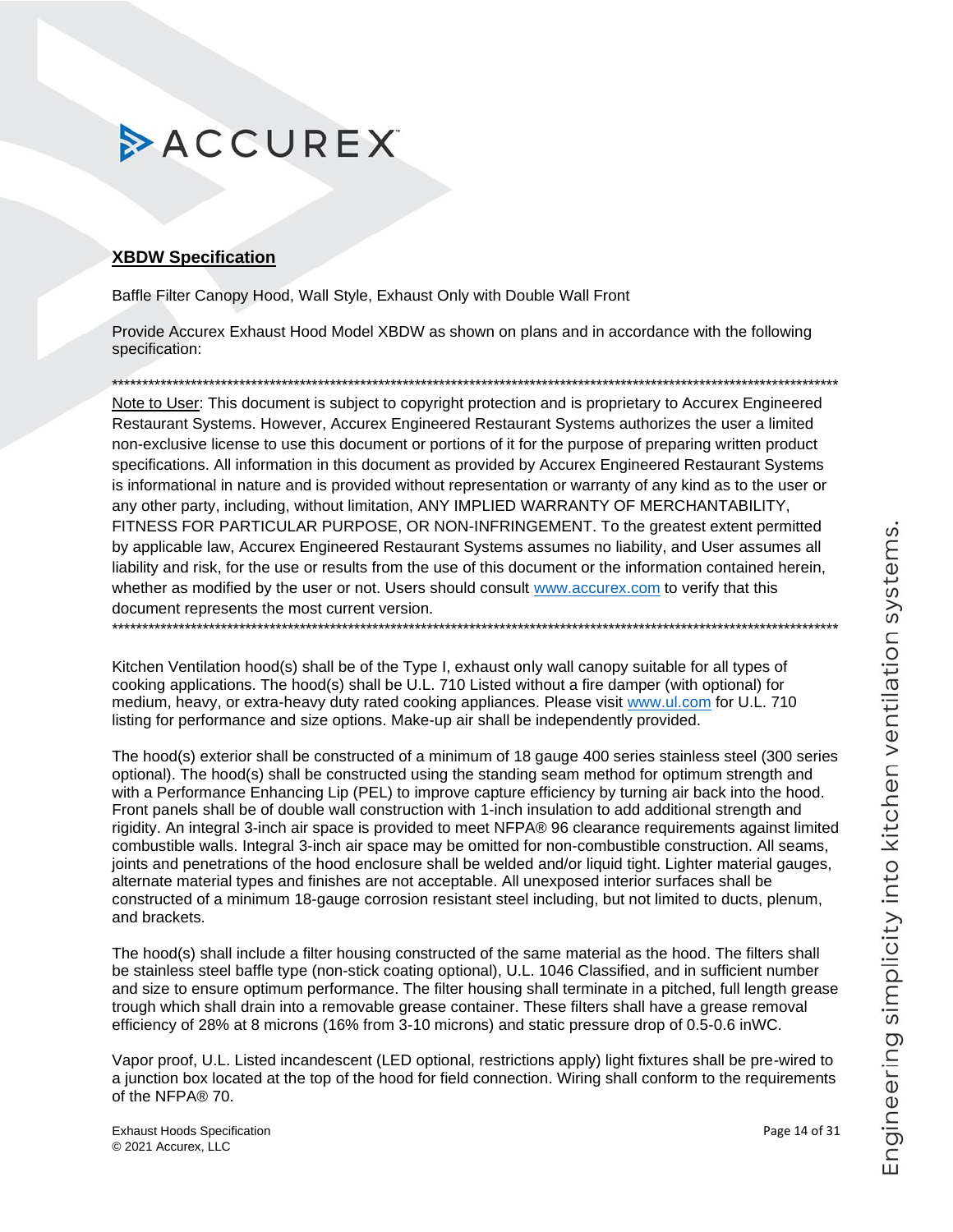

<span id="page-14-0"></span>The canopy hood(s) shall be constructed by Accurex. They shall be built in accordance with the NFPA® 96, IMC, UMC, and bear the NSF Seal of Approval. The hood manufacturer shall provide, on request, the necessary data that confirms compliance with the code authorities listed above.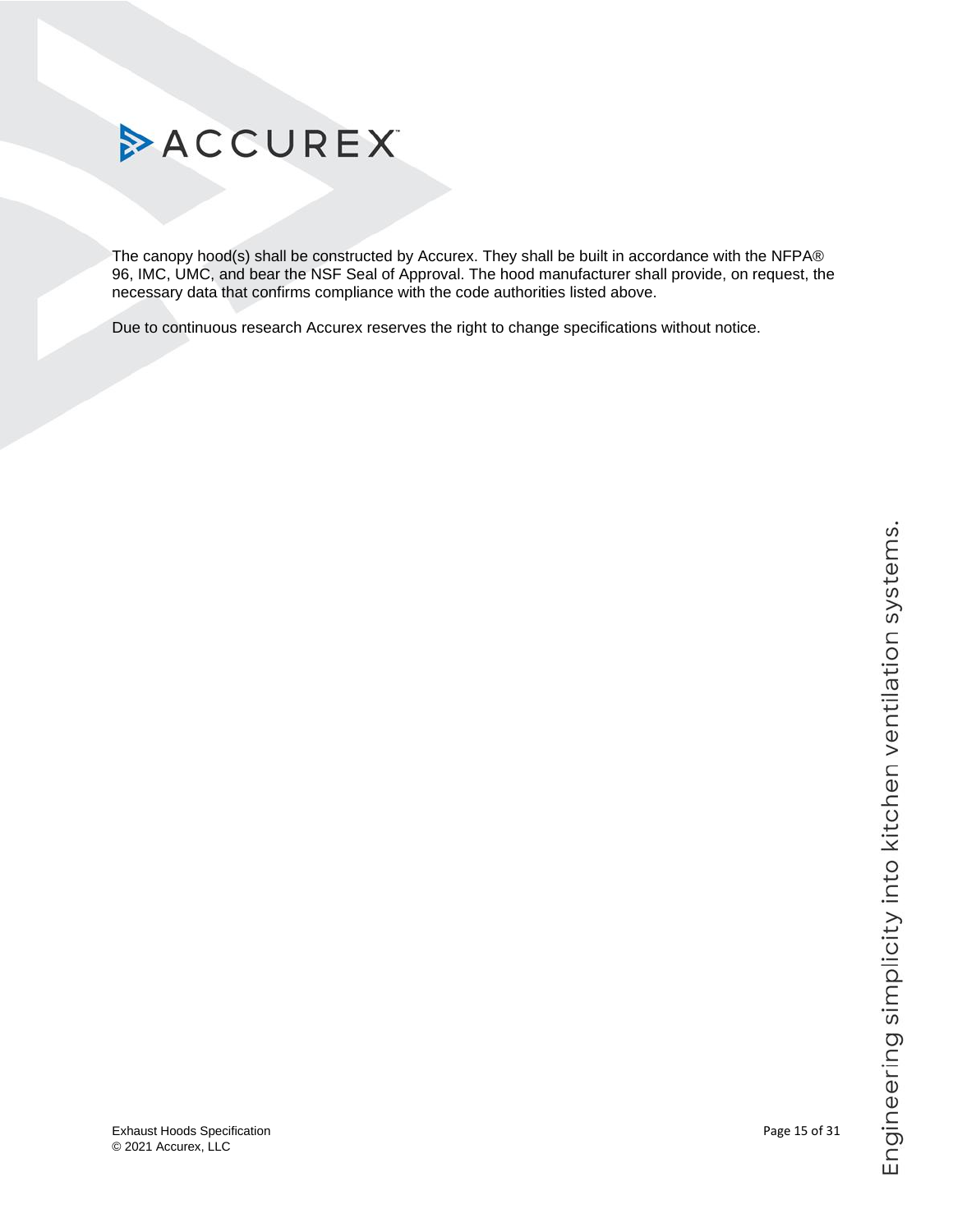### **XXDW Specification**

Grease-X-Tractor™ Filter Canopy Hood, Wall Style, Exhaust Only with Double Wall Front

Provide Accurex Exhaust Hood Model XXDW as shown on plans and in accordance with the following specification:

Note to User: This document is subject to copyright protection and is proprietary to Accurex Engineered Restaurant Systems. However, Accurex Engineered Restaurant Systems authorizes the user a limited non-exclusive license to use this document or portions of it for the purpose of preparing written product specifications. All information in this document as provided by Accurex Engineered Restaurant Systems is informational in nature and is provided without representation or warranty of any kind as to the user or any other party, including, without limitation, ANY IMPLIED WARRANTY OF MERCHANTABILITY, FITNESS FOR PARTICULAR PURPOSE, OR NON-INFRINGEMENT. To the greatest extent permitted by applicable law, Accurex Engineered Restaurant Systems assumes no liability, and User assumes all liability and risk, for the use or results from the use of this document or the information contained herein, whether as modified by the user or not. Users should consult www.accurex.com to verify that this document represents the most current version.

Kitchen Ventilation hood(s) shall be of the Type I, exhaust only wall canopy suitable for all types of cooking applications. The hood(s) shall be U.L. 710 Listed without a fire damper (with optional) for medium, heavy, or extra-heavy duty rated cooking appliances. Please visit www.ul.com for U.L. 710 listing for performance and size options. Make-up air shall be independently provided.

The hood(s) exterior shall be constructed of a minimum of 18 gauge 400 series stainless steel (300 series optional). The hood(s) shall be constructed using the standing seam method for optimum strength and with a Performance Enhancing Lip (PEL) to improve capture efficiency by turning air back into the hood. Front panels shall be of double wall construction with 1-inch insulation to add additional strength and rigidity. An integral 3-inch air space is provided to meet NFPA® 96 clearance requirements against limited combustible walls. Integral 3-inch air space may be omitted for non-combustible construction. All seams, joints and penetrations of the hood enclosure shall be welded and/or liquid tight. Lighter material gauges, alternate material types and finishes are not acceptable. All unexposed interior surfaces shall be constructed of a minimum 18-gauge corrosion resistant steel including, but not limited to ducts, plenum, and brackets.

The hood(s) shall include a filter housing constructed of the same material as the hood. The Grease-X-Tractor high efficiency stainless steel filters shall be U.L. 1046 Classified and NSF Certified as manufactured by Accurex, in sufficient number and size to ensure optimum performance. Grease-X-Tractor filters shall direct the exhaust airflow through individual cyclone chambers, utilizing centrifugal impingement grease extraction technology. The filter housing shall terminate in a pitched, full length grease trough which shall drain into a removable grease container. These filters shall have a grease removal efficiency of 69% at 8 microns (51% from 3-10 microns) and static pressure drop of 0.7-0.8 inWC.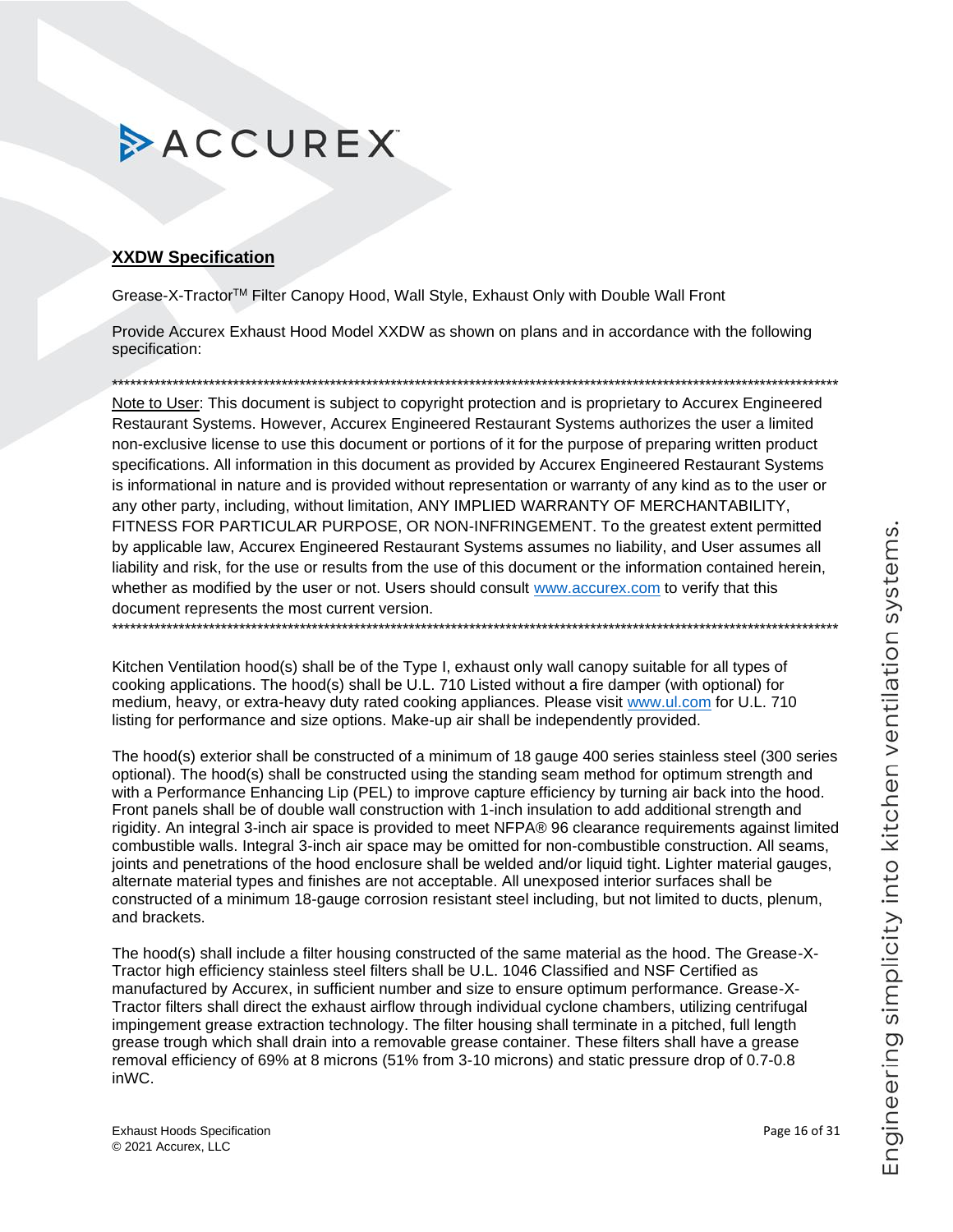Vapor proof, U.L. Listed incandescent (LED optional, restrictions apply) light fixtures shall be pre-wired to a junction box located at the top of the hood for field connection. Wiring shall conform to the requirements of the NFPA® 70.

The canopy hood(s) shall be constructed by Accurex. They shall be built in accordance with the NFPA® 96, IMC, UMC, and bear the NSF Seal of Approval. The hood manufacturer shall provide, on request, the necessary data that confirms compliance with the code authorities listed above.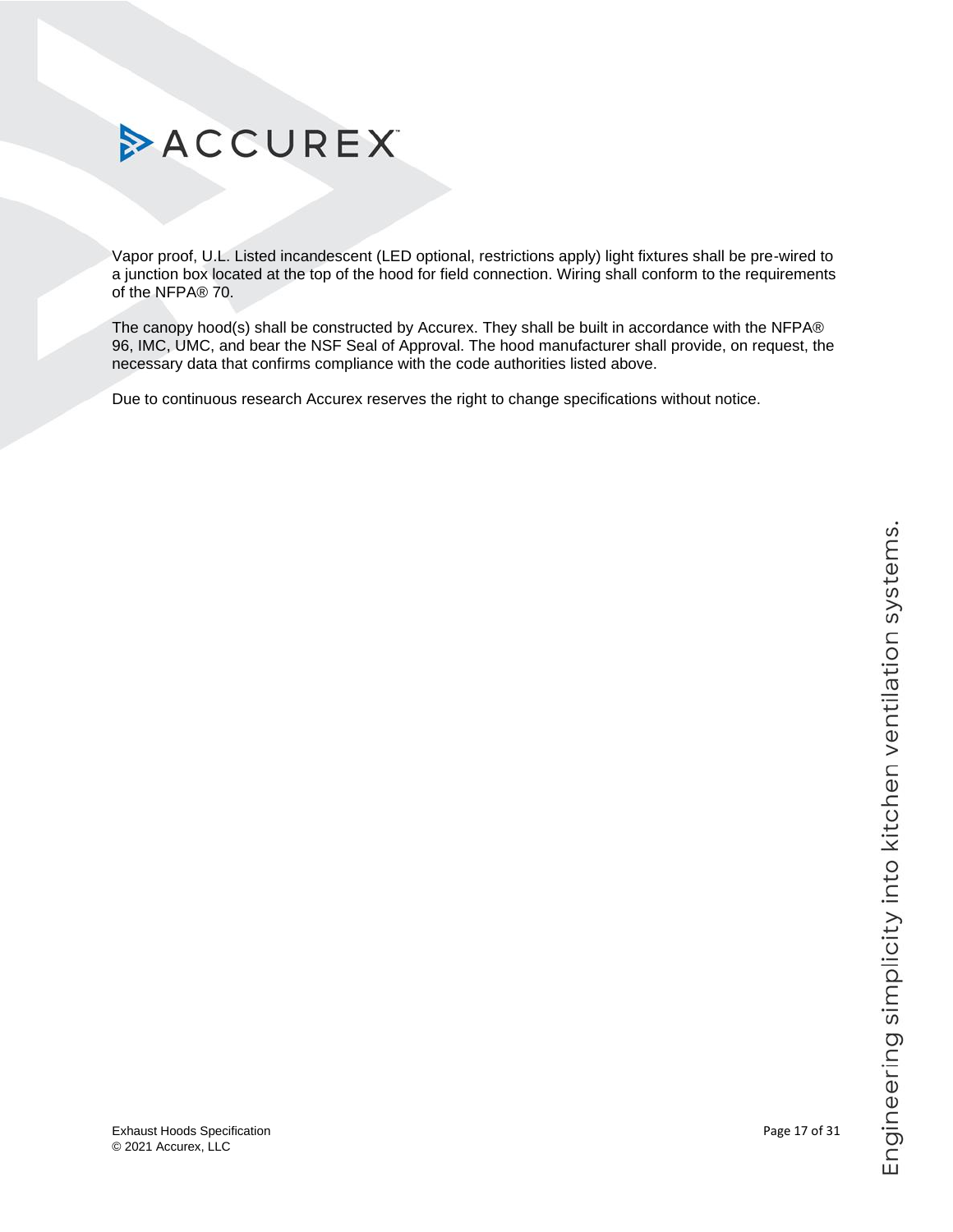### <span id="page-17-0"></span>**XGDW Specification**

Grease GrabberTM Filter Canopy Hood, Wall Style, Exhaust Only with Double Wall Front

Provide Accurex Grease Grabber Exhaust Hood, that includes a Multi Stage Filtration System using centrifugal impingement and packed bead technology to remove grease from the air stream, as shown on plans and in accordance with the following specification:

Note to User: This document is subject to copyright protection and is proprietary to Accurex Engineered Restaurant Systems. However, Accurex Engineered Restaurant Systems authorizes the user a limited non-exclusive license to use this document or portions of it for the purpose of preparing written product specifications. All information in this document as provided by Accurex Engineered Restaurant Systems is informational in nature and is provided without representation or warranty of any kind as to the user or any other party, including, without limitation, ANY IMPLIED WARRANTY OF MERCHANTABILITY, FITNESS FOR PARTICULAR PURPOSE, OR NON-INFRINGEMENT. To the greatest extent permitted by applicable law, Accurex Engineered Restaurant Systems assumes no liability, and User assumes all liability and risk, for the use or results from the use of this document or the information contained herein, whether as modified by the user or not. Users should consult www.accurex.com to verify that this document represents the most current version. 

Kitchen Ventilation hood(s) shall be of the Type I, exhaust only wall canopy suitable for all types of cooking applications. The hood(s) shall be U.L. 710 Listed without a fire damper (with optional) for medium, heavy, or extra-heavy duty rated cooking appliances. Please visit www.ul.com for U.L. 710 listing for performance and size options. Make-up air shall be independently provided.

Kitchen Ventilation hood(s) shall incorporate Grease Grabber Technology to remove grease by centrifugal impingement and interception. This multi stage system shall incorporate a primary stage Grease-X-Tractor stainless steel centrifugal filters that are U.L. 1046 Classified and NSF Certified as manufactured by Accurex, as well as a secondary stage Grease Grabber filters that shall be packed bead bed filters working on the principals of interception. The dual filter grease extraction process causes an increase of the static pressure of 1.5inWC to be taken account of during kitchen design. The secondary filter shall be shaped to provide a minimum of 320 square inches of filter area (20" High X 16" Wide). Flat style secondary filters or filters having a surface area of less than 320 square inches are not recommended or endorsed. The multi stage filtration system shall consist of individual filters for ease in removal and cleaning. These filters shall have a grease removal efficiency of 100% at 8 microns (99%) from 3-10 microns).

The hood(s) exterior shall be constructed of a minimum of 18 gauge 400 series stainless steel (300 series optional). The hood(s) shall be constructed using the standing seam method for optimum strength and with a Performance Enhancing Lip (PEL) to improve capture efficiency by turning air back into the hood. Front panels shall be of double wall construction with 1-inch insulation to add additional strength and rigidity. An integral 3-inch air space is provided to meet NFPA® 96 clearance requirements against limited combustible walls. Integral 3-inch air space may be omitted for non-combustible construction. All seams, joints and penetrations of the hood enclosure shall be welded and/or liquid tight. Lighter material gauges,

Page 18 of 31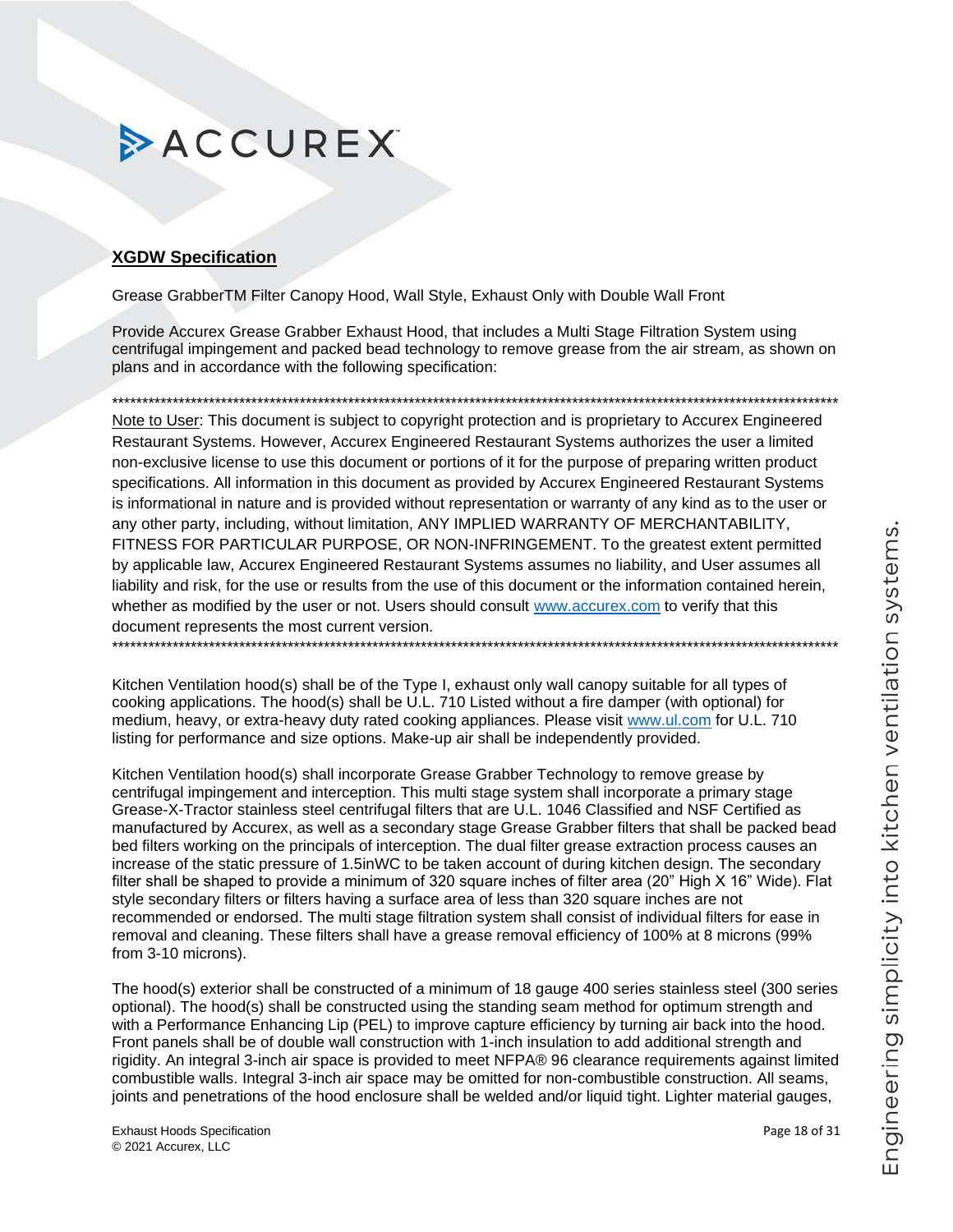# Engineering simplicity into kitchen ventilation systems.

# ACCUREX

alternate material types and finishes are not acceptable. All unexposed interior surfaces shall be constructed of a minimum 18-gauge corrosion resistant steel including, but not limited to ducts, plenum, and brackets.

The hood(s) shall include a filter housing constructed of the same material as the hood. The filter housing shall terminate in a pitched, full-length grease trough, which shall drain into a removable grease container.

Vapor proof, U.L. Listed incandescent (LED optional, restrictions apply) light fixtures shall be pre-wired to a junction box located at the top of the hood for field connection. Wiring shall conform to the requirements of the NFPA® 70.

<span id="page-18-0"></span>The canopy hood(s) shall be constructed by Accurex. They shall be built in accordance with the NFPA® 96, IMC, UMC, and bear the NSF Seal of Approval. The hood manufacturer shall provide, on request, the necessary data that confirms compliance with the code authorities listed above.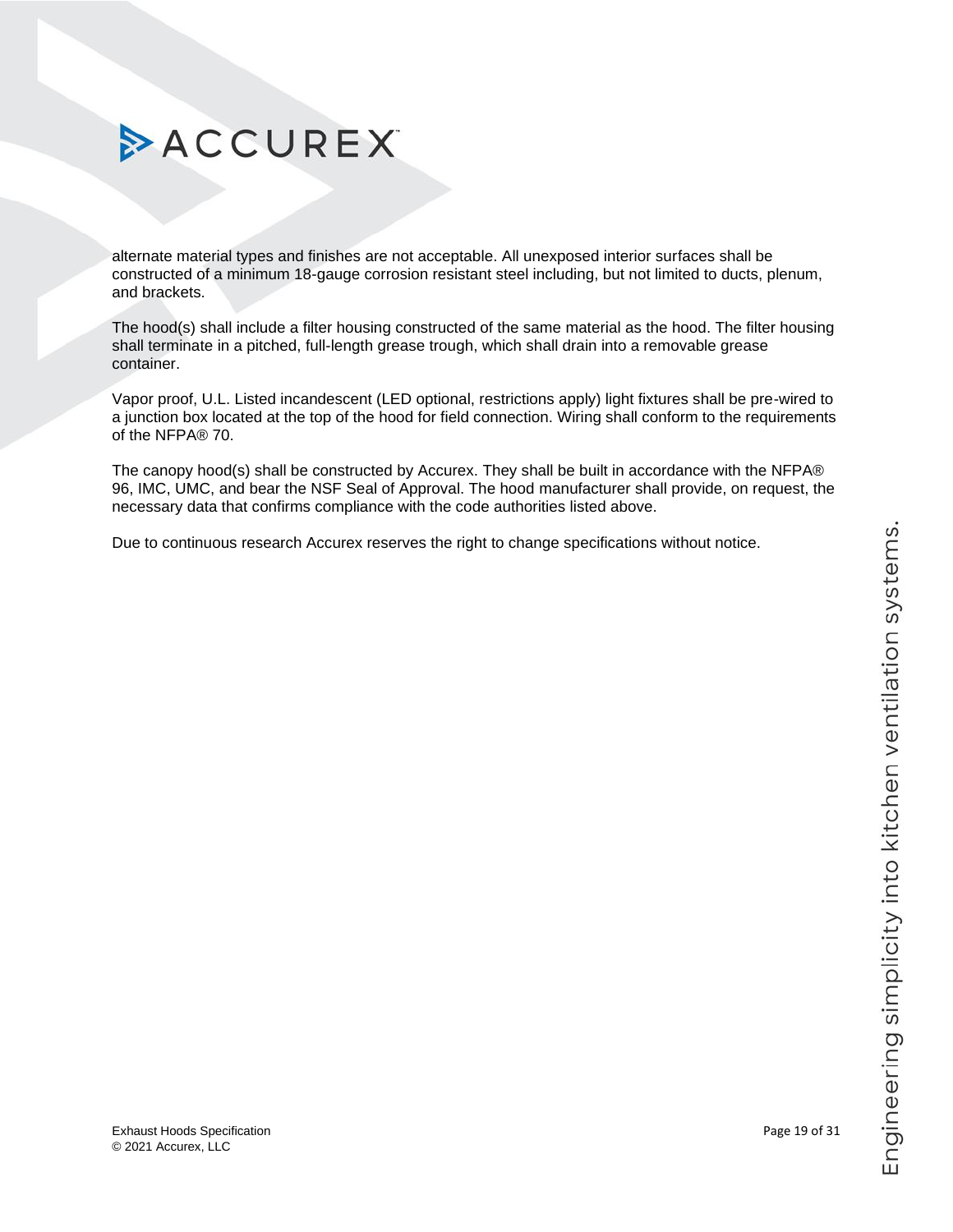### <span id="page-19-0"></span>**XWAE Auto Scrubber Specifications**

Auto-Cleaning Filter Canopy Hood, Wall Style, Exhaust Only with Double Wall Front

Provide Accurex Exhaust Hood Model XWAE-(B,X,G) as shown on plans and in accordance with the following specification:

Note to User: This document is subject to copyright protection and is proprietary to Accurex Engineered Restaurant Systems, However, Accurex Engineered Restaurant Systems authorizes the user a limited non-exclusive license to use this document or portions of it for the purpose of preparing written product specifications. All information in this document as provided by Accurex Engineered Restaurant Systems is informational in nature and is provided without representation or warranty of any kind as to the user or any other party, including, without limitation, ANY IMPLIED WARRANTY OF MERCHANTABILITY, FITNESS FOR PARTICULAR PURPOSE, OR NON-INFRINGEMENT. To the greatest extent permitted by applicable law, Accurex Engineered Restaurant Systems assumes no liability, and User assumes all liability and risk, for the use or results from the use of this document or the information contained herein, whether as modified by the user or not. Users should consult www.accurex.com to verify that this document represents the most current version.

Kitchen ventilation hood(s) shall be of the Type 1, exhaust only wall canopy suitable for all types of cooking applications. Hoods shall be capable of fully cleaning all stages of filters through multiple lines of wash nozzles as well as spraying down the exhaust plenum. The hood(s) shall be U.L. 710 Listed (with and without fire damper) for medium, heavy, and extra-heavy duty rated cooking appliances. Make-up air shall be independently provided.

Kitchen ventilation hood(s) shall be capable of incorporating either baffle (XWAE-B), spark-arrestor baffle (XWAE-B), X-Tractor (XWAE-X), or Grease Grabber (XWAE-G) filter technology to remove grease from the exhaust air stream. All filters work on principles of either centrifugal impingement and/or interception. The filters shall be able to be easily removed and inspected by means of lift-out, tool-less access panels. The cleaning of these filters shall take place within the hood with no need to remove filters except for periodic inspection. Rows of nozzles shall be positioned in sufficient numbers and locations to adequately wash all stages of filtration. All sequencing of wash valves shall be controlled by the Auto Scrubber Control Panel (ASCP). Wash cycles shall be initiated through the ASCP by either pressing a button on the user interface, by digital input, through the building management system interface, by a daily routine time schedule, or automatically after fan operation ends. No recirculating pump shall be incorporated in the wash system. A 2 inch gravity drain connection is provided on each hood.

The hood(s) exterior shall be constructed of a minimum of 18 gauge 300 series or 400 series stainless steel. The hood(s) shall be constructed using the standing seam method for optimum strength and with a Performance Enhancing Lip (PEL) to improve capture efficiency by turning air back into the hood. Front panels shall be of double wall construction. An integral 3 inch air space is provided to meet NFPA® 96 clearance requirements against limited combustible walls. All seams, joints and penetrations of the hood enclosure shall be welded and/or liquid tight. Lighter material gauges, alternate material types and finishes are not acceptable. All unexposed interior surfaces shall also be constructed of a minimum 18 gauge 300 or 430 series stainless steel including, but not limited to ducts, plenum, and brackets. All water piping on the hood shall be copper pipe with Pro-Press type fittings or threaded connections. Sweat

**Exhaust Hoods Specification** © 2021 Accurex, LLC

Page 20 of 31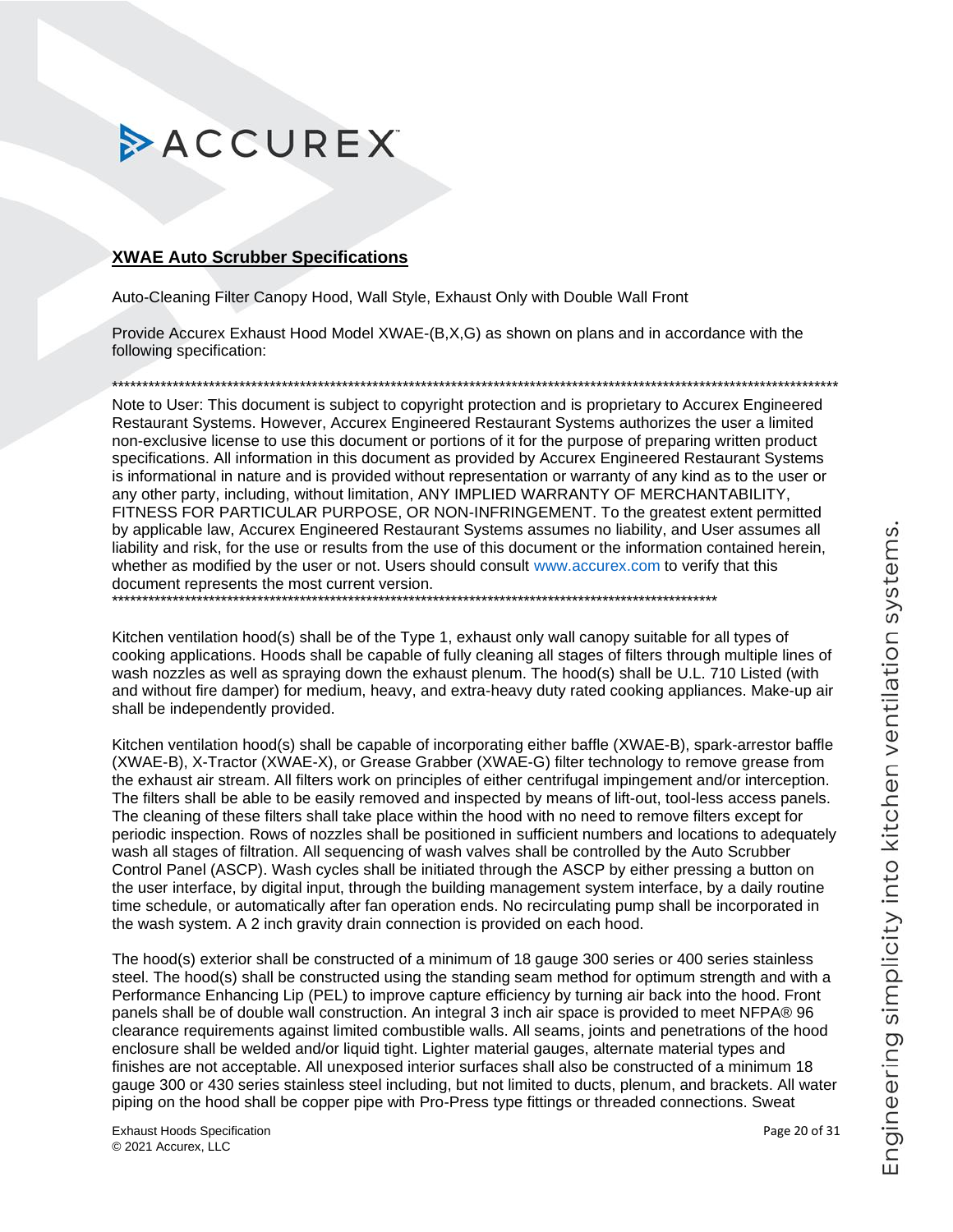

copper piping shall not be allowed.

The hood(s) shall include a filter housing constructed of the same material as the hood. The filter housing shall terminate in a pitched, concealed full-length grease trough. Vapor proof, U.L. Listed incandescent (LED optional, restrictions apply) light fixtures shall be pre-wired to a junction box located at the top of the hood for field connection. Wiring shall conform to the requirements of the NFPA® 70.

The canopy hood(s) shall be constructed by Accurex. They shall be built in accordance with the NFPA® 96, IMC, UMC, and bear the NSF Seal of Approval. The hood manufacturer shall provide, on request, the necessary data that confirms compliance with the code authorities listed above.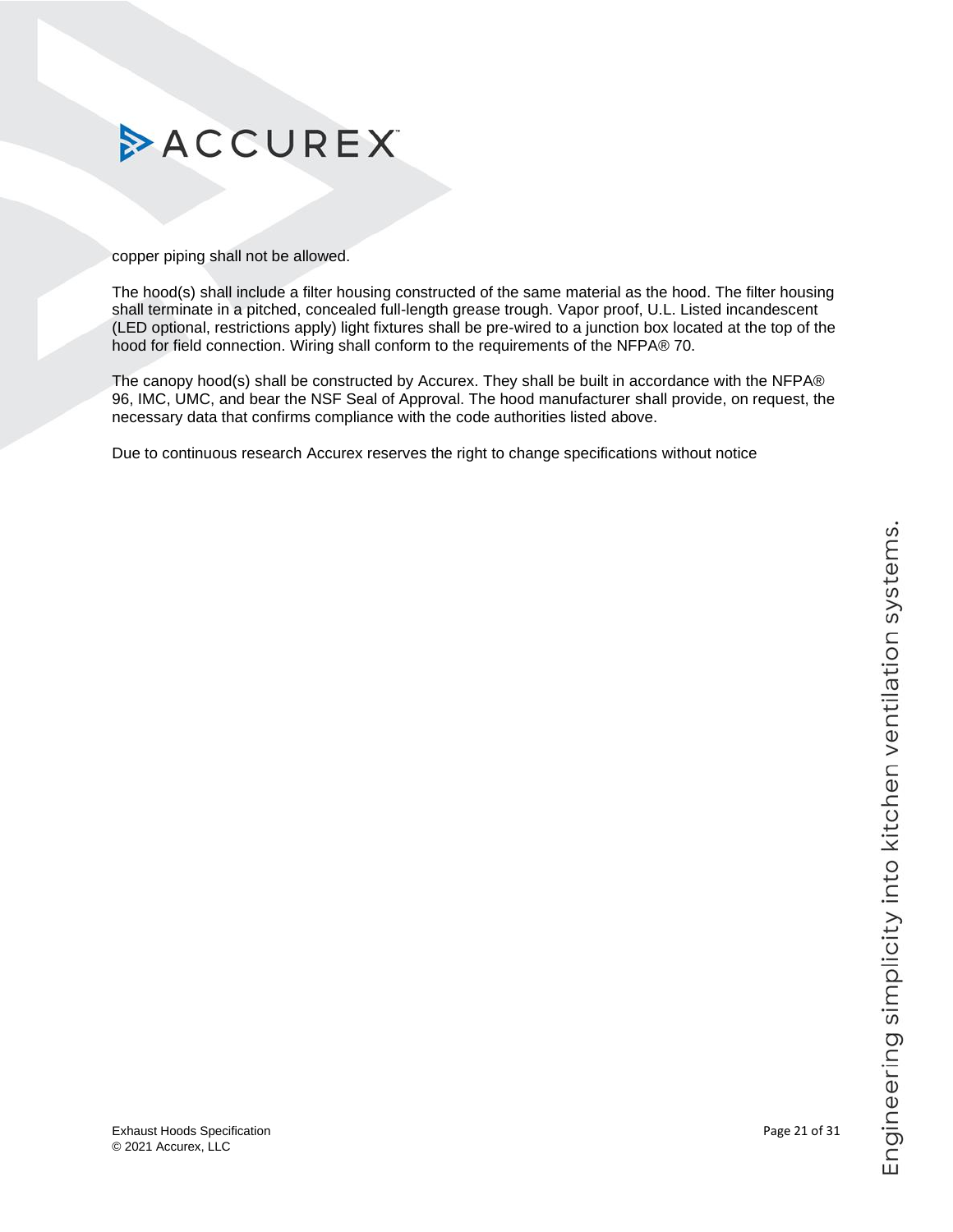### **XBEV Specification**

Baffle Filter Canopy Hood, Single Island Style, Exhaust Only with Single Wall Front

Provide Accurex Exhaust Hood Model XBEV as shown on plans and in accordance with the following specification:

\*\*\*\*\*\*\*\*\*\*\*\*\*\*\*\*\*\*\*\*\*\*\*\*\*\*\*\*\*\*\*\*\*\*\*\*\*\*\*\*\*\*\*\*\*\*\*\*\*\*\*\*\*\*\*\*\*\*\*\*\*\*\*\*\*\*\*\*\*\*\*\*\*\*\*\*\*\*\*\*\*\*\*\*\*\*\*\*\*\*\*\*\*\*\*\*\*\*\*\*\*\*\*\*\*\*\*\*\*\*\*\*\*\*\*\*\*\*\*\*

Note to User: This document is subject to copyright protection and is proprietary to Accurex Engineered Restaurant Systems. However, Accurex Engineered Restaurant Systems authorizes the user a limited non-exclusive license to use this document or portions of it for the purpose of preparing written product specifications. All information in this document as provided by Accurex Engineered Restaurant Systems is informational in nature and is provided without representation or warranty of any kind as to the user or any other party, including, without limitation, ANY IMPLIED WARRANTY OF MERCHANTABILITY, FITNESS FOR PARTICULAR PURPOSE, OR NON-INFRINGEMENT. To the greatest extent permitted by applicable law, Accurex Engineered Restaurant Systems assumes no liability, and User assumes all liability and risk, for the use or results from the use of this document or the information contained herein, whether as modified by the user or not. Users should consult [www.accurex.com](https://www.accurex.com/) to verify that this document represents the most current version.

Kitchen Ventilation hood(s) shall be of the Type I, exhaust only single island canopy suitable for all types of cooking applications. The hood(s) shall be U.L. 710 Listed without a fire damper (with optional) for medium, heavy, or extra-heavy duty rated cooking appliances. The hood(s) shall exhaust two banks of filters through one central plenum. Please visit [www.ul.com](https://www.ul.com/) for U.L. 710 listing for performance and size options. Make-up air shall be independently provided.

The hood(s) exterior shall be constructed of a minimum of 18 gauge 400 series stainless steel (300 series optional). The hood(s) shall be constructed using the standing seam method for optimum strength and with a Performance Enhancing Lip (PEL) to improve capture efficiency by turning air back into the hood. All seams, joints and penetrations of the hood enclosure shall be welded and/or liquid tight. Lighter material gauges, alternate material types and finishes are not acceptable. All unexposed interior surfaces shall be constructed of a minimum 18-gauge corrosion resistant steel including, but not limited to ducts, plenum, and brackets.

The hood(s) shall include a filter housing constructed of the same material as the hood. The filters shall be stainless steel baffle type (non-stick coating optional), U.L. 1046 Classified, and in sufficient number and size to ensure optimum performance. The filter housing shall terminate in a pitched, full length grease trough which shall drain into a removable grease container. These filters shall have a grease removal efficiency of 28% at 8 microns (16% from 3-10 microns) and static pressure drop of 0.5-0.6 inWC. Vapor proof, U.L. Listed incandescent (LED optional, restrictions apply) light fixtures shall be pre-wired to a junction box located at the top of the hood for field connection. Wiring shall conform to the requirements of the NFPA® 70.

The canopy hood(s) shall be constructed by Accurex. They shall be built in accordance with the NFPA® 96, IMC, UMC, and bear the NSF Seal of Approval. The hood manufacturer shall provide, on request, the necessary data that confirms compliance with the code authorities listed above.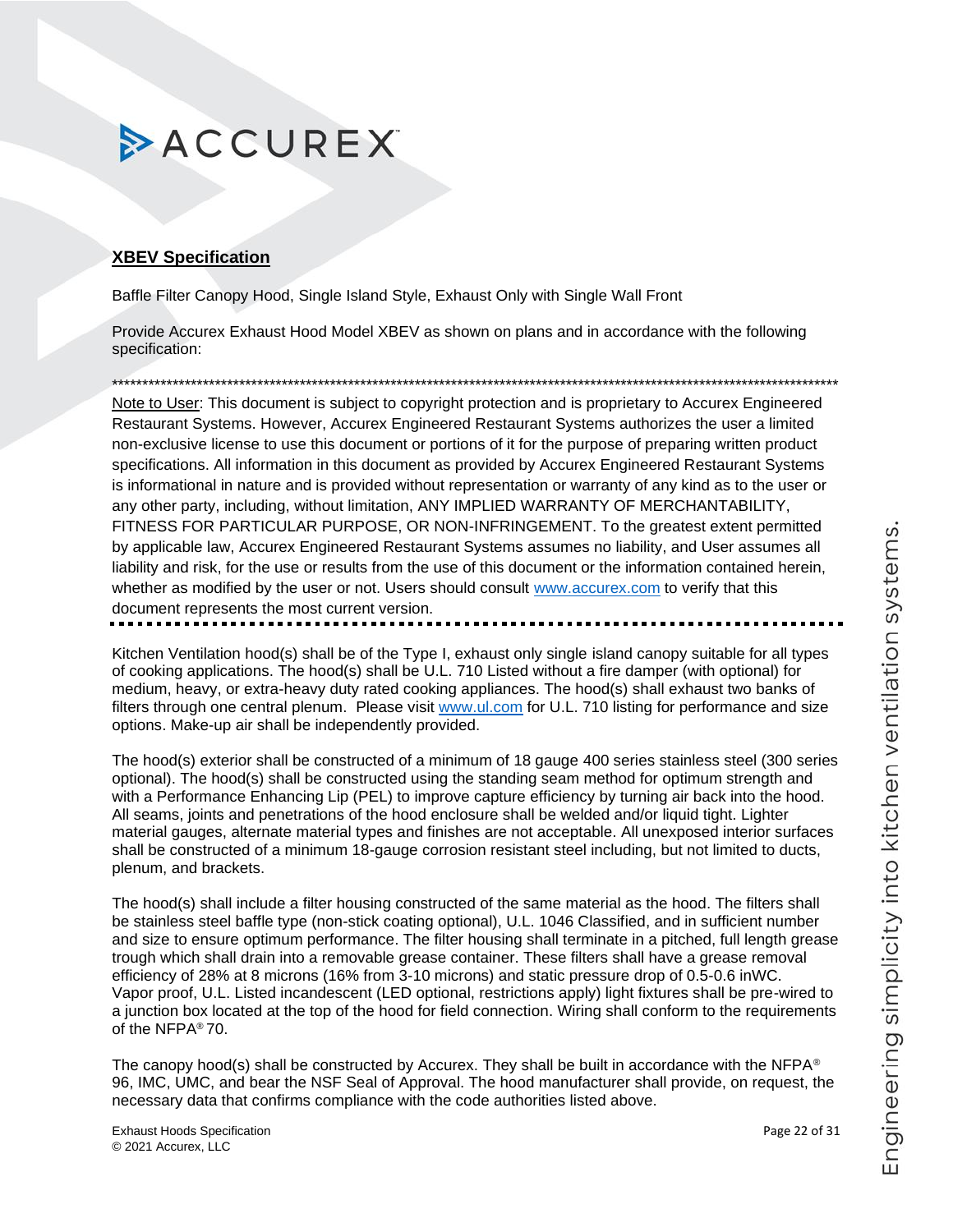<span id="page-22-0"></span>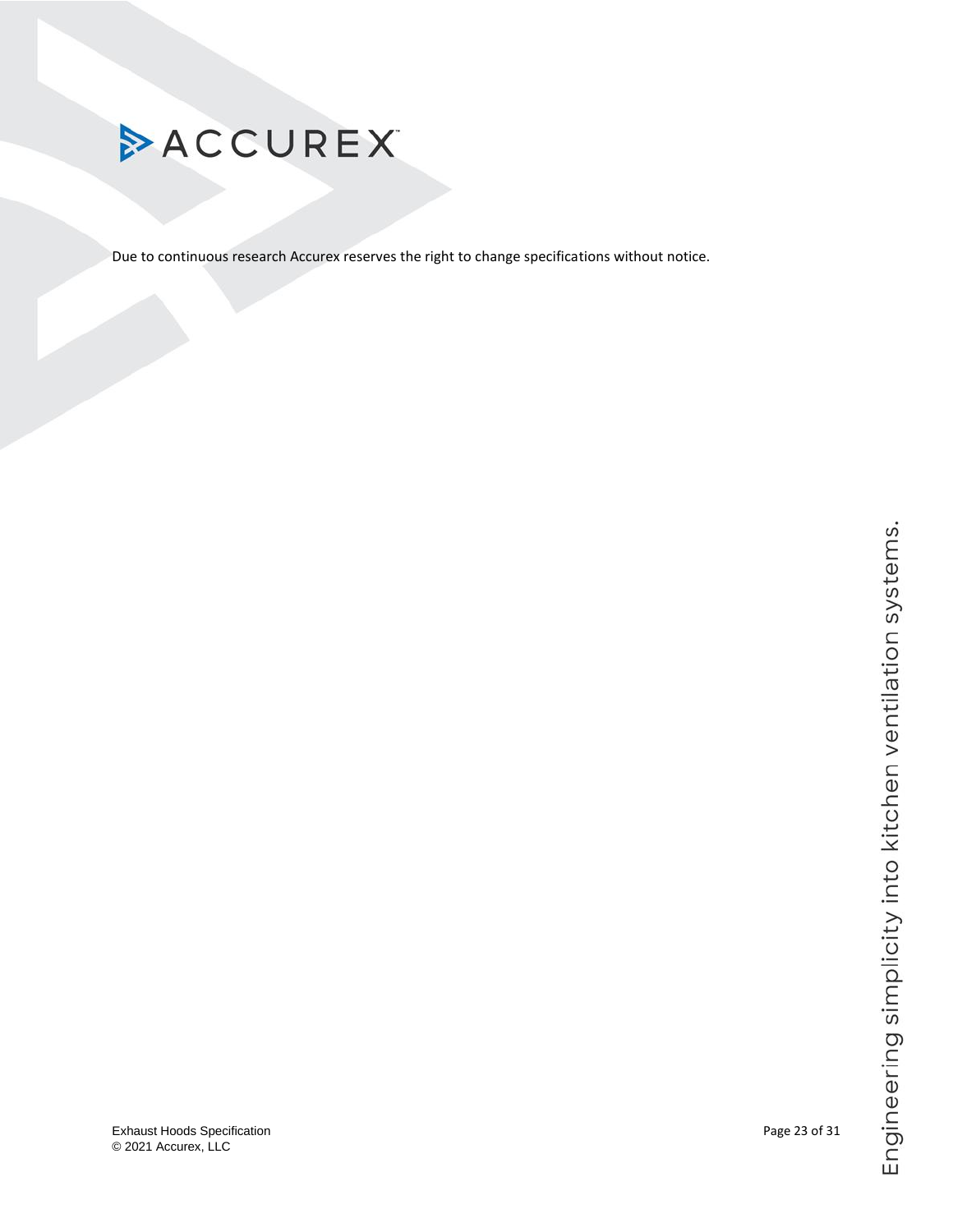### **XXEV Specification**

Grease-X-TractorTM Canopy Hood, Single Island Style, Exhaust Only with Single Wall Front

Provide Accurex Exhaust Hood Model XKEV as shown on plans and in accordance with the following specification:

\*\*\*\*\*\*\*\*\*\*\*\*\*\*\*\*\*\*\*\*\*\*\*\*\*\*\*\*\*\*\*\*\*\*\*\*\*\*\*\*\*\*\*\*\*\*\*\*\*\*\*\*\*\*\*\*\*\*\*\*\*\*\*\*\*\*\*\*\*\*\*\*\*\*\*\*\*\*\*\*\*\*\*\*\*\*\*\*\*\*\*\*\*\*\*\*\*\*\*\*\*\*\*\*\*\*\*\*\*\*\*\*\*\*\*\*\*\*\*\*

Note to User: This document is subject to copyright protection and is proprietary to Accurex Engineered Restaurant Systems. However, Accurex Engineered Restaurant Systems authorizes the user a limited non-exclusive license to use this document or portions of it for the purpose of preparing written product specifications. All information in this document as provided by Accurex Engineered Restaurant Systems is informational in nature and is provided without representation or warranty of any kind as to the user or any other party, including, without limitation, ANY IMPLIED WARRANTY OF MERCHANTABILITY, FITNESS FOR PARTICULAR PURPOSE, OR NON-INFRINGEMENT. To the greatest extent permitted by applicable law, Accurex Engineered Restaurant Systems assumes no liability, and User assumes all liability and risk, for the use or results from the use of this document or the information contained herein, whether as modified by the user or not. Users should consult [www.accurex.com](https://www.accurex.com/) to verify that this document represents the most current version.

Kitchen Ventilation hood(s) shall be of the Type I, exhaust only single island canopy suitable for all types of cooking applications. The hood(s) shall be U.L. 710 Listed without a fire damper (with optional) for medium, heavy, or extra-heavy duty rated cooking appliances. The hood(s) shall exhaust two banks of filters through one central plenum. Please visit [www.ul.com](https://www.ul.com/) for U.L. 710 listing for performance and size options. Make-up air shall be independently provided.

The hood(s) exterior shall be constructed of a minimum of 18 gauge 400 series stainless steel (300 series optional). The hood(s) shall be constructed using the standing seam method for optimum strength and with a Performance Enhancing Lip (PEL) to improve capture efficiency by turning air back into the hood. All seams, joints and penetrations of the hood enclosure shall be welded and/or liquid tight. Lighter material gauges, alternate material types and finishes are not acceptable. All unexposed interior surfaces shall be constructed of a minimum 18-gauge corrosion resistant steel including, but not limited to ducts, plenum, and brackets.

The hood(s) shall include a filter housing constructed of the same material as the hood. The Grease-X-Tractor high efficiency stainless steel filters shall be U.L. 1046 Classified and NSF Certified as manufactured by Accurex, in sufficient number and size to ensure optimum performance. Grease-X-Tractor filters shall direct the exhaust airflow through individual cyclone chambers, utilizing centrifugal impingement grease extraction technology. The filter housing shall terminate in a pitched, full length grease trough which shall drain into a removable grease container. These filters shall have a grease removal efficiency of 69% at 8 microns (51% from 3-10 microns) and static pressure drop of 0.7-0.8 inWC.

Vapor proof, U.L. Listed incandescent (LED optional, restrictions apply) light fixtures shall be pre-wired to a junction box located at the top of the hood for field connection. Wiring shall conform to the requirements of the NFPA® 70.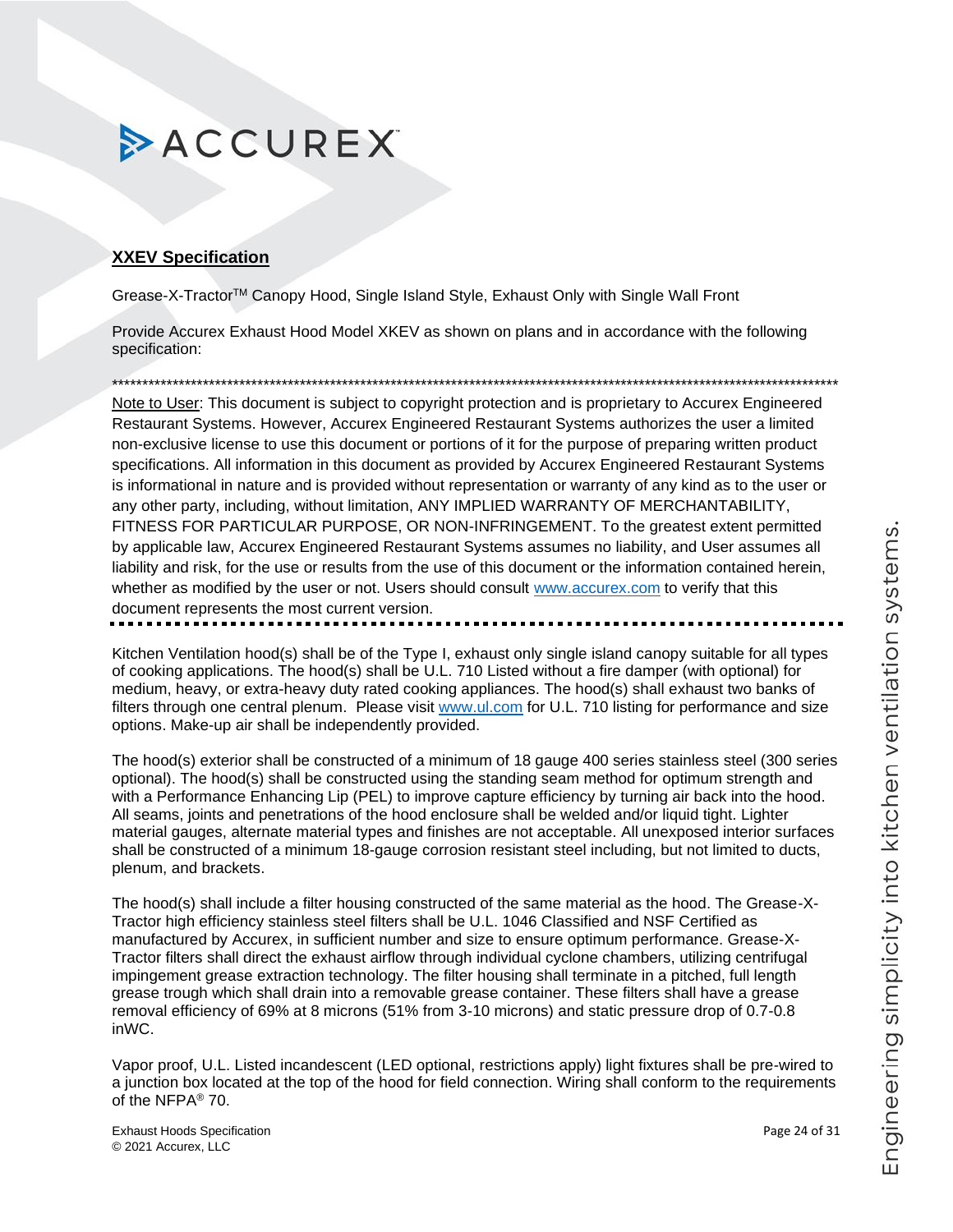

The canopy hood(s) shall be constructed by Accurex. They shall be built in accordance with the NFPA® 96, IMC, UMC, and bear the NSF Seal of Approval. The hood manufacturer shall provide, on request, the

Due to continuous research Accurex reserves the right to change specifications without notice.

necessary data that confirms compliance with the code authorities listed above.

# **ACCUREX**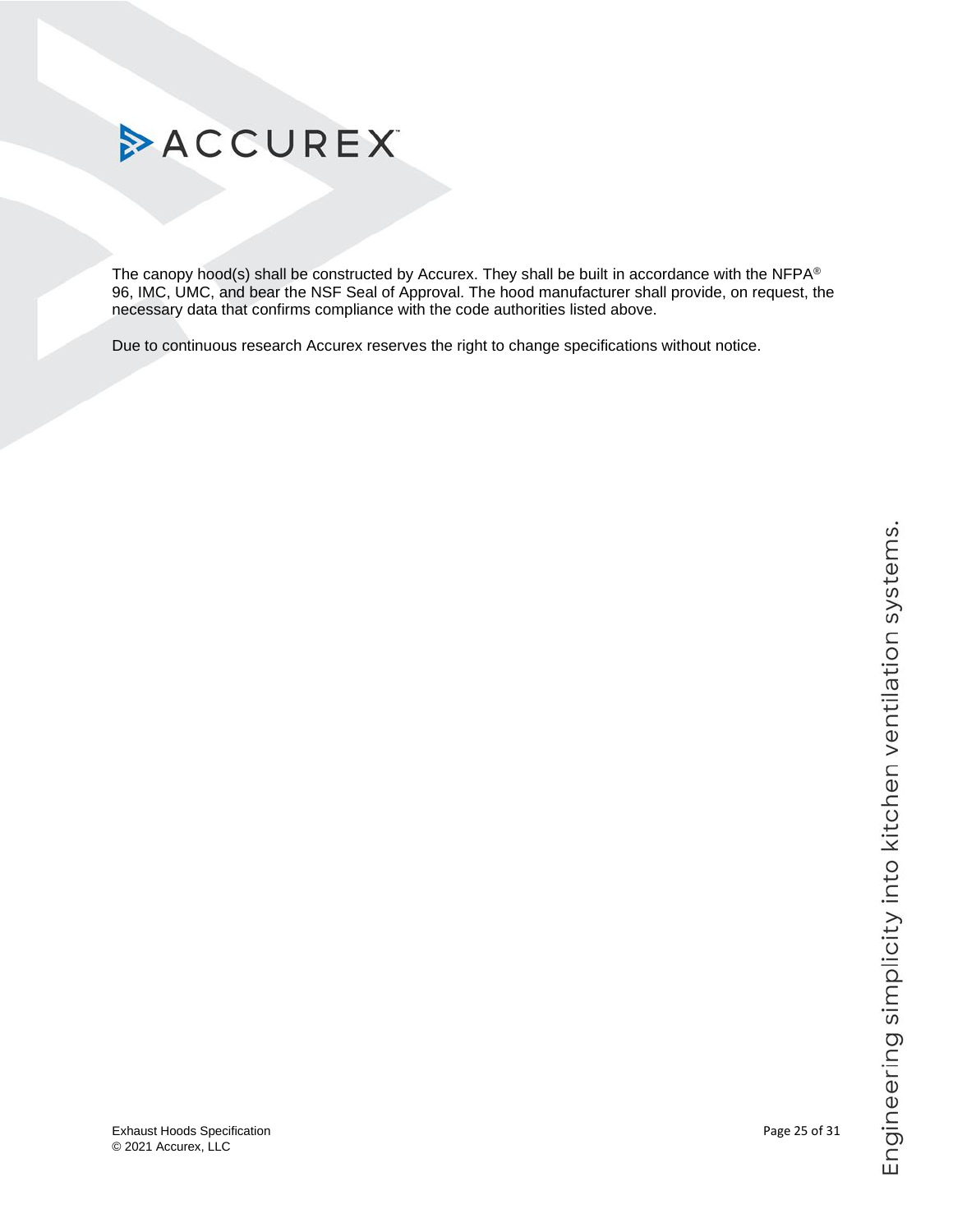### <span id="page-25-0"></span>**XGEV Specification**

Grease GrabberTM Filter Canopy Hood, Single Island Style, Exhaust Only with Single Wall Front

Provide Accurex Grease Grabber Exhaust Hood, that includes a Multi Stage Filtration System using centrifugal impingement and packed bead technology to remove grease from the air stream, as shown on plans and in accordance with the following specification:

Note to User: This document is subject to copyright protection and is proprietary to Accurex Engineered Restaurant Systems. However, Accurex Engineered Restaurant Systems authorizes the user a limited non-exclusive license to use this document or portions of it for the purpose of preparing written product specifications. All information in this document as provided by Accurex Engineered Restaurant Systems is informational in nature and is provided without representation or warranty of any kind as to the user or any other party, including, without limitation, ANY IMPLIED WARRANTY OF MERCHANTABILITY, FITNESS FOR PARTICULAR PURPOSE, OR NON-INFRINGEMENT. To the greatest extent permitted by applicable law, Accurex Engineered Restaurant Systems assumes no liability, and User assumes all liability and risk, for the use or results from the use of this document or the information contained herein, whether as modified by the user or not. Users should consult www.accurex.com to verify that this document represents the most current version.

Kitchen Ventilation hood(s) shall be of the Type I, exhaust only single island canopy suitable for all types of cooking applications. The hood(s) shall be U.L. 710 Listed without a fire damper (with optional) for medium, heavy, or extra-heavy duty ated cooking appliances. The hood(s) shall exhaust two banks of filters through one central plenum. Please visit www.ul.com for U.L. 710 listing for performance and size options. Make-up air shall be independently provided.

Kitchen Ventilation hood(s) shall incorporate Grease Grabber Technology to remove grease by centrifugal impingement and interception. This multi stage system shall incorporate a primary stage Grease-X-Tractor stainless steel centrifugal filters that are U.L. 1046 Classified and NSF Certified as manufactured by Accurex, as well as a secondary stage Grease Grabber filters that shall be packed bead bed filters working on the principals of interception. The dual filter grease extraction process causes an increase of the static pressure of 1.5inWC to be taken account of during kitchen design. The secondary filter shall be shaped to provide a minimum of 320 square inches of filter area (20" High X 16" Wide). Flat style secondary filters or filters having a surface area of less than 320 square inches are not recommended or endorsed. The multi stage filtration system shall consist of individual filters for ease in removal and cleaning. These filters shall have a grease removal efficiency of 100% at 8 microns (99%) from 3-10 microns).

The hood(s) exterior shall be constructed of a minimum of 18 gauge 400 series stainless steel (300 series optional). The hood(s) shall be constructed using the standing seam method for optimum strength and with a Performance Enhancing Lip (PEL) to improve capture efficiency by turning air back into the hood. All seams, joints and penetrations of the hood enclosure shall be welded and/or liquid tight. Lighter material gauges, alternate material types and finishes are not acceptable. All unexposed interior surfaces shall be constructed of a minimum 18-gauge corrosion resistant steel including, but not limited to ducts, plenum, and brackets.

**Exhaust Hoods Specification** © 2021 Accurex, LLC

Page 26 of 31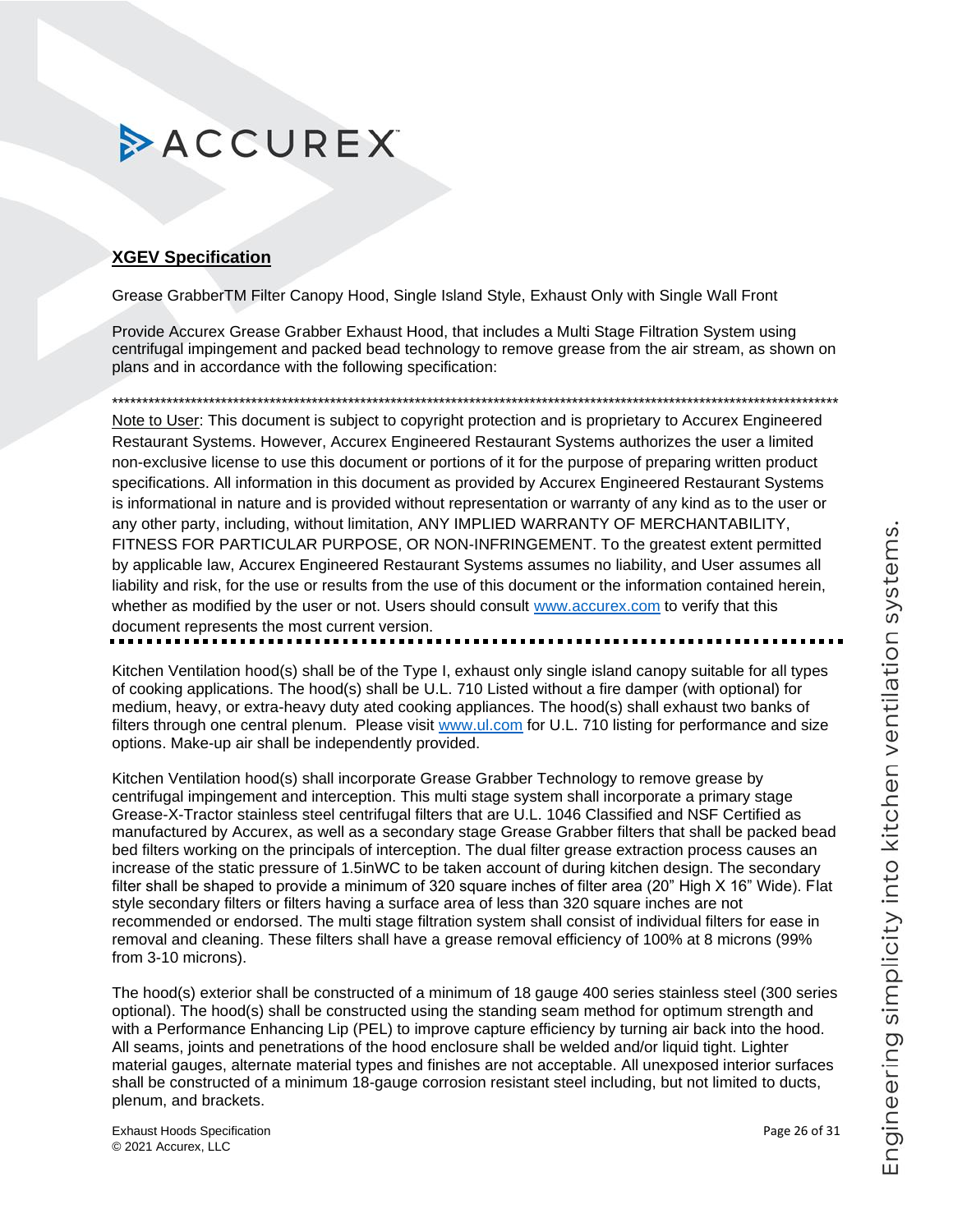# Engineering simplicity into kitchen ventilation systems.

# ACCUREX

The hood(s) shall include a filter housing constructed of the same material as the hood. The filter housing shall terminate in a pitched, full-length grease trough, which shall drain into a removable grease container.

Vapor proof, U.L. Listed incandescent (LED optional, restrictions apply) light fixtures shall be pre-wired to a junction box located at the top of the hood for field connection. Wiring shall conform to the requirements of the NFPA® 70.

<span id="page-26-0"></span>The canopy hood(s) shall be constructed by Accurex. They shall be built in accordance with the NFPA® 96, IMC, UMC, and bear the NSF Seal of Approval. The hood manufacturer shall provide, on request, the necessary data that confirms compliance with the code authorities listed above.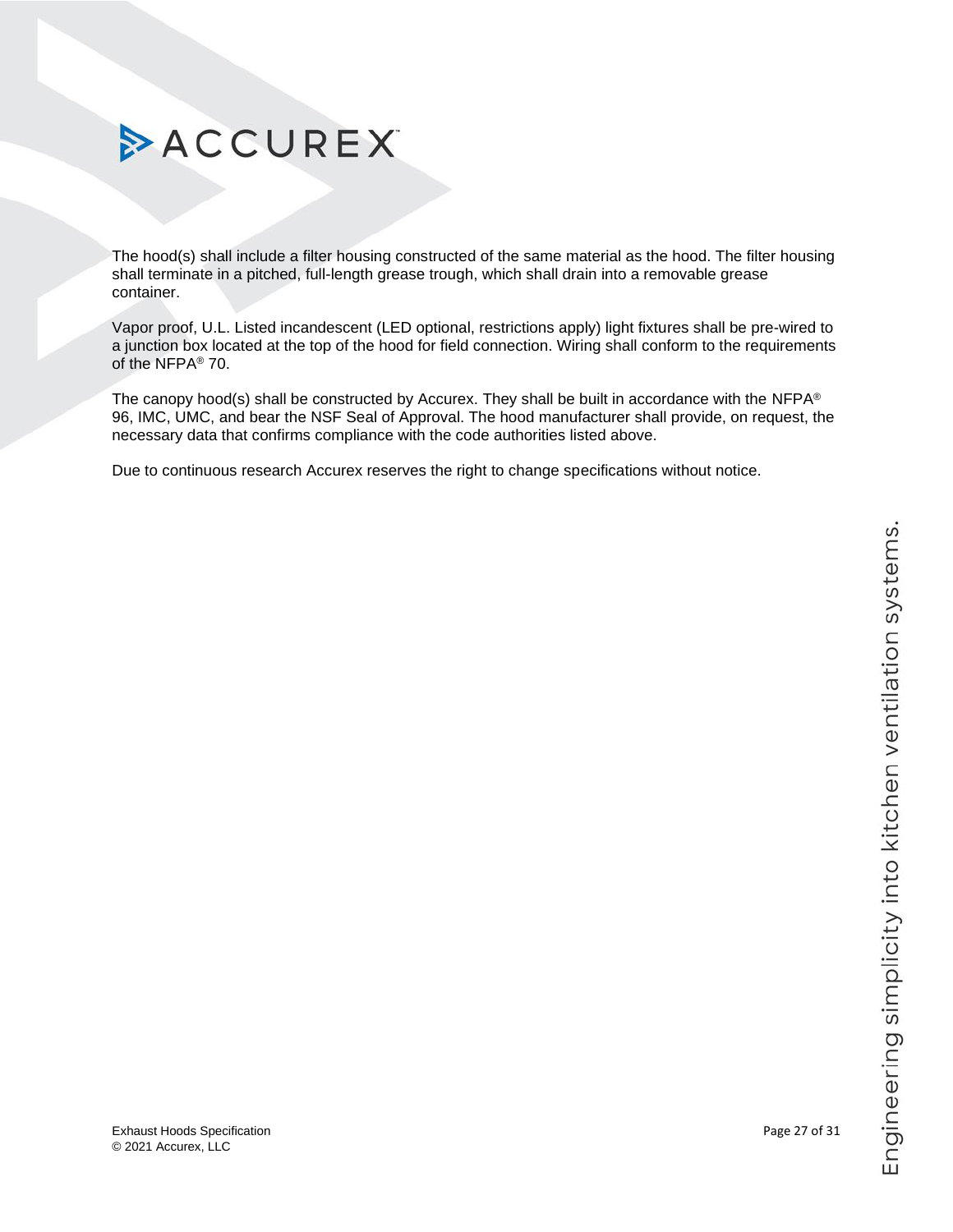### **XO Specification**

Non-Filtered, Heat and Fume

Provide Accurex Exhaust Hood Model XO as shown on plans and in accordance with the following specification:

\*\*\*\*\*\*\*\*\*\*\*\*\*\*\*\*\*\*\*\*\*\*\*\*\*\*\*\*\*\*\*\*\*\*\*\*\*\*\*\*\*\*\*\*\*\*\*\*\*\*\*\*\*\*\*\*\*\*\*\*\*\*\*\*\*\*\*\*\*\*\*\*\*\*\*\*\*\*\*\*\*\*\*\*\*\*\*\*\*\*\*\*\*\*\*\*\*\*\*\*\*\*\*\*\*\*\*\*\*\*\*\*\*\*\*\*\*\*\*\*

Note to User: This document is subject to copyright protection and is proprietary to Accurex Engineered Restaurant Systems. However, Accurex Engineered Restaurant Systems authorizes the user a limited non-exclusive license to use this document or portions of it for the purpose of preparing written product specifications. All information in this document as provided by Accurex Engineered Restaurant Systems is informational in nature and is provided without representation or warranty of any kind as to the user or any other party, including, without limitation, ANY IMPLIED WARRANTY OF MERCHANTABILITY, FITNESS FOR PARTICULAR PURPOSE, OR NON-INFRINGEMENT. To the greatest extent permitted by applicable law, Accurex Engineered Restaurant Systems assumes no liability, and User assumes all liability and risk, for the use or results from the use of this document or the information contained herein, whether as modified by the user or not. Users should consult [www.accurex.com](https://www.accurex.com/) to verify that this document represents the most current version.

Heat and Fume hood(s) shall be of the Type II, exhaust only canopy.

The hood(s) shall be constructed of a minimum of 18 gauge 400 series stainless steel (300 series optional). The hood(s) shall be constructed using the standing seam method for optimum strength and with a Performance Enhancing Lip (PEL) to improve capture efficiency by turning air back into the hood. All seams, joints and penetrations of the hood enclosure shall be welded and/or liquid tight. Lighter material gauges, alternate material types and finishes are not acceptable.

Optional, vapor proof, U.L. Listed incandescent light fixtures (LED optional, restrictions apply) shall be pre-wired to a junction box situated at the top of the hood for field connection. Wiring shall conform to the requirements of the NFPA® 70.

The canopy hood(s) shall be constructed by Accurex. They shall be built in accordance with the NFPA<sup>®</sup> 96, UMC, and bear the NSF Seal of Approval.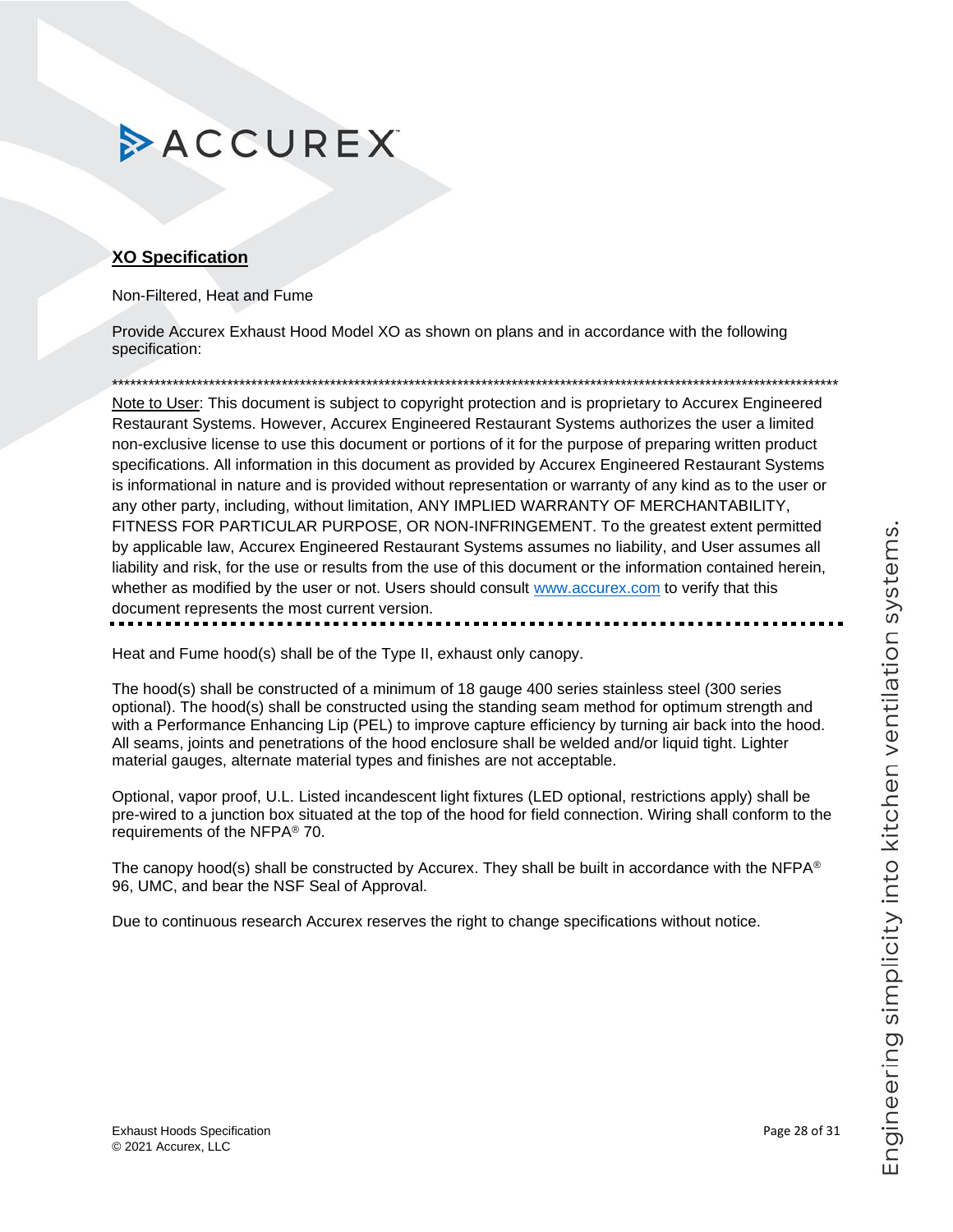### <span id="page-28-0"></span>**XD1 Specification**

### Condensate Hood

Provide Accurex Exhaust Hood Model XD1 as shown on plans and in accordance with the following specification:

\*\*\*\*\*\*\*\*\*\*\*\*\*\*\*\*\*\*\*\*\*\*\*\*\*\*\*\*\*\*\*\*\*\*\*\*\*\*\*\*\*\*\*\*\*\*\*\*\*\*\*\*\*\*\*\*\*\*\*\*\*\*\*\*\*\*\*\*\*\*\*\*\*\*\*\*\*\*\*\*\*\*\*\*\*\*\*\*\*\*\*\*\*\*\*\*\*\*\*\*\*\*\*\*\*\*\*\*\*\*\*\*\*\*\*\*\*\*\*\*

Note to User: This document is subject to copyright protection and is proprietary to Accurex Engineered Restaurant Systems. However, Accurex Engineered Restaurant Systems authorizes the user a limited non-exclusive license to use this document or portions of it for the purpose of preparing written product specifications. All information in this document as provided by Accurex Engineered Restaurant Systems is informational in nature and is provided without representation or warranty of any kind as to the user or any other party, including, without limitation, ANY IMPLIED WARRANTY OF MERCHANTABILITY, FITNESS FOR PARTICULAR PURPOSE, OR NON-INFRINGEMENT. To the greatest extent permitted by applicable law, Accurex Engineered Restaurant Systems assumes no liability, and User assumes all liability and risk, for the use or results from the use of this document or the information contained herein, whether as modified by the user or not. Users should consult [www.accurex.com](https://www.accurex.com/) to verify that this document represents the most current version.

Condensate hoods shall be of the Type II, exhaust only canopy.

The hood(s) shall be constructed of a minimum of 18 gauge 400 series stainless steel (300 series optional). The hood(s) shall be constructed using the standing seam method for optimum strength. All seams, joints and penetrations of the hood enclosure shall be welded and/or liquid tight. Lighter material gauges, alternate material types and finishes are not acceptable.

The hood(s) shall include a full perimeter, welded, condensate collecting gutter with a 0.5 inch N.P.T. stainless steel drain fitting.

Optional, vapor proof, U.L. Listed incandescent light fixtures (LED optional, restrictions apply) shall be pre-wired to a junction box situated at the top of the hood for field connection. Wiring shall conform to the requirements of the NFPA® 70.

The canopy hood(s) shall be constructed by Accurex. They shall be built in accordance with the NFPA<sup>®</sup> 96, UMC, and bear the NSF Seal of Approval.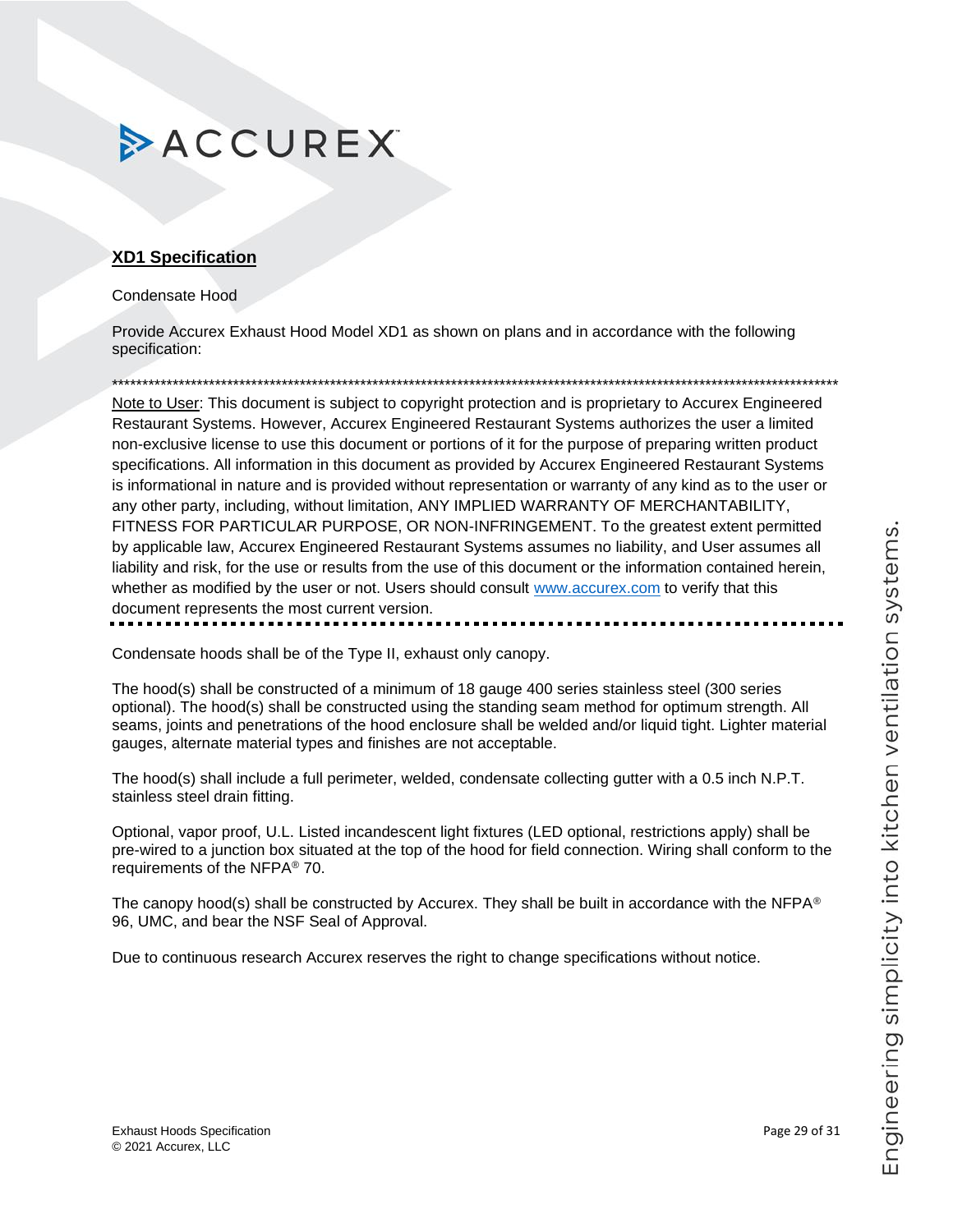### <span id="page-29-0"></span>**XD2 Specification**

Single Baffle Condensate Hood

Provide Accurex Exhaust Hood Model XD2 as shown on plans and in accordance with the following specification:

\*\*\*\*\*\*\*\*\*\*\*\*\*\*\*\*\*\*\*\*\*\*\*\*\*\*\*\*\*\*\*\*\*\*\*\*\*\*\*\*\*\*\*\*\*\*\*\*\*\*\*\*\*\*\*\*\*\*\*\*\*\*\*\*\*\*\*\*\*\*\*\*\*\*\*\*\*\*\*\*\*\*\*\*\*\*\*\*\*\*\*\*\*\*\*\*\*\*\*\*\*\*\*\*\*\*\*\*\*\*\*\*\*\*\*\*\*\*\*\*

Note to User: This document is subject to copyright protection and is proprietary to Accurex Engineered Restaurant Systems. However, Accurex Engineered Restaurant Systems authorizes the user a limited non-exclusive license to use this document or portions of it for the purpose of preparing written product specifications. All information in this document as provided by Accurex Engineered Restaurant Systems is informational in nature and is provided without representation or warranty of any kind as to the user or any other party, including, without limitation, ANY IMPLIED WARRANTY OF MERCHANTABILITY, FITNESS FOR PARTICULAR PURPOSE, OR NON-INFRINGEMENT. To the greatest extent permitted by applicable law, Accurex Engineered Restaurant Systems assumes no liability, and User assumes all liability and risk, for the use or results from the use of this document or the information contained herein, whether as modified by the user or not. Users should consult [www.accurex.com](https://www.accurex.com/) to verify that this document represents the most current version.

Condensate hoods shall be of the Type II, exhaust only canopy.

The hood(s) shall be constructed of a minimum of 18 gauge 400 series stainless steel (300 series optional). The hood(s) shall be constructed using the standing seam method for optimum strength. All seams, joints and penetrations of the hood enclosure shall be welded and/or liquid tight. Lighter material gauges, alternate material types and finishes are not acceptable.

The hood(s) shall include one full length, removable condensate baffle constructed of 18-gauge stainless steel. The baffle shall be pitched to drain into a full perimeter, welded, condensate collecting gutter with a 0.5 inch N.P.T. stainless steel drain fitting.

Optional, vapor proof, U.L. Listed incandescent light fixtures (LED optional, restrictions apply) shall be pre-wired to a junction box situated at the top of the hood for field connection. Wiring shall conform to the requirements of the NFPA® 70.

The canopy hood(s) shall be constructed by Accurex. They shall be built in accordance with the NFPA® 96, UMC, and bear the NSF Seal of Approval.